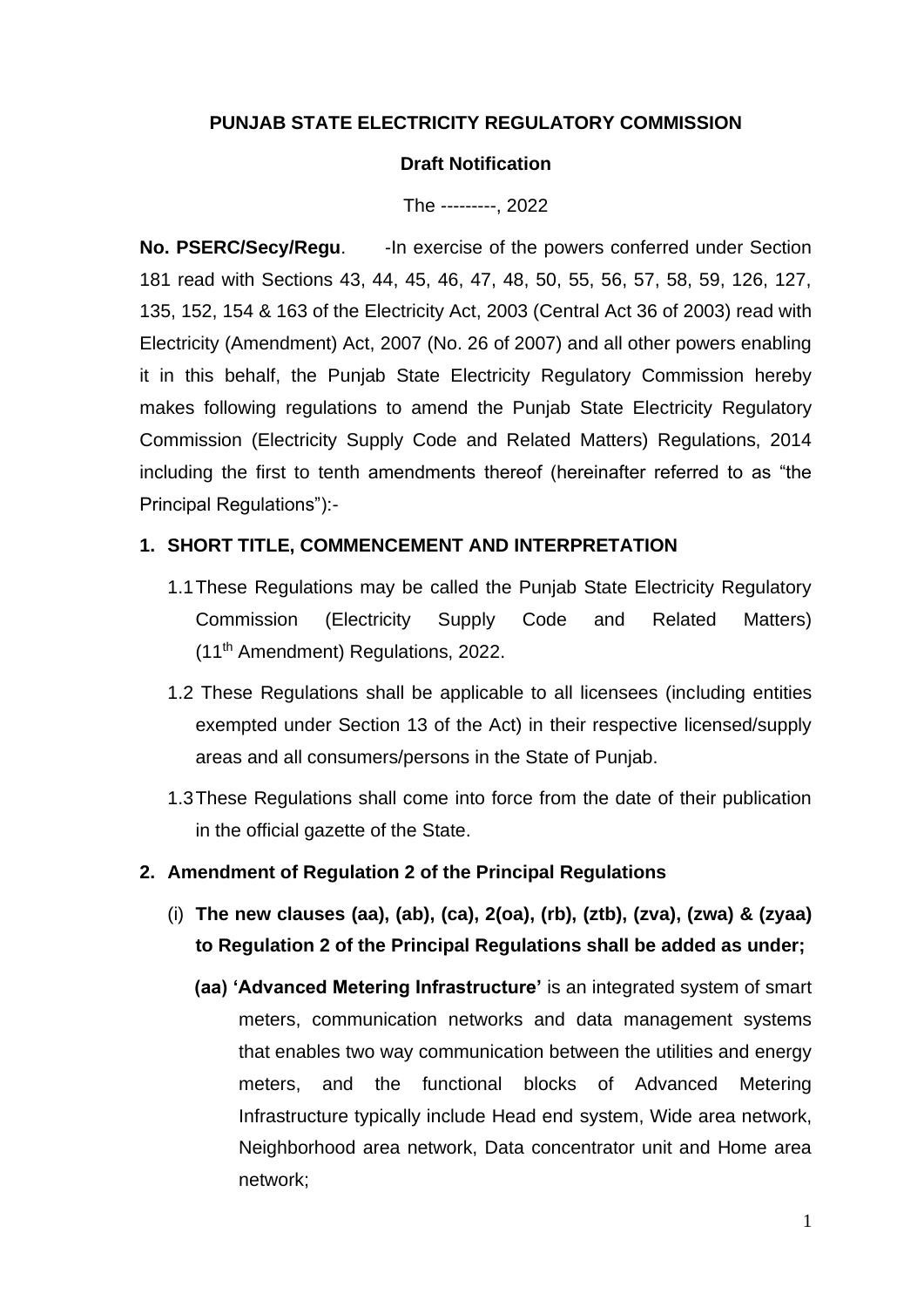- **(ab) 'Advanced Metering Infrastructure Service Provider'** is a person appointed by the distribution licensee, for owning, operating, and maintaining Advanced Metering Infrastructure or a part of the Advanced Metering Infrastructure, till its transfer to the licensee;
- **(ca) "Application"** means an application form complete in all respects in the appropriate format, as specified by the Commission, along with documents and other compliances;
- **(oa) 'Consumer Meter'** means a meter used for accounting and billing of electricity supplied to or from the consumer but excluding those consumers covered under Interface Meters;
- **(rb) "Disconnection"** means the physical separation or remote disconnection of a consumer from the distribution system of the distribution licensee;
- **(ztb) "Point of supply"** means the point, as may be specified by the State Commission, at which a consumer is supplied electricity;
- **(zva) "Prosumer"** means a person who consumes electricity from the grid and can also inject electricity into the grid for distribution licensee, using same point of supply; Limbo
- **(zwa) "Sanctioned/Contracted load"** means the load in kW (kilo Watt) or BHP which the Licensee has agreed to supply to a consumer from time to time as per the applicable terms and conditions indicated in the agreement signed between the licensee and the consumer The BHP shall be converted to kW by multiplying it by 0.746;
- **(zyaa) 'Smart Meter'** means a meter as specified in IS 16444 and as amended from time to time;
- **(ii) The clause (i) & (zo) to regulation 2 of the Principal Regulations shall be substituted as under;** 
	- (i) **"Billing Cycle or Billing period"** means the period for which regular electricity bills as specified by the Commission, are issued for different categories of consumers by the distribution licensee;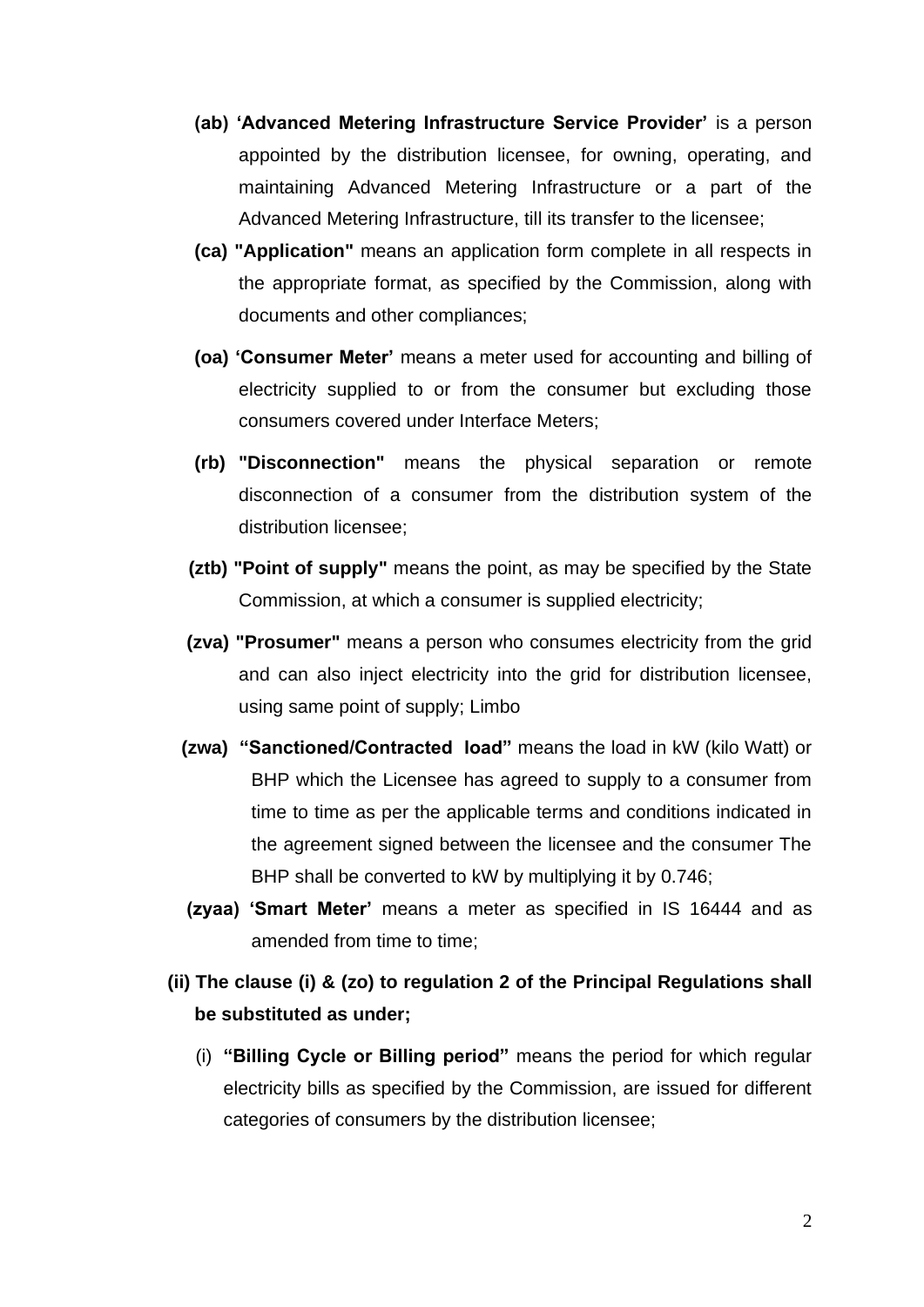(zo)**"Meter"** means a device suitable for measuring, indicating and recording conveyance of electricity or any other quantity related with electrical system and shall include, wherever applicable, other equipments such as Current Transformer, Voltage Transformer with necessary wiring & accessories or Capacitor Voltage Transformer necessary for such purpose;

# **3. Amendment of Regulation 4.2 of the Principal Regulations**

The table under Regulation 4.2 shall be substituted as under;

# **4.2Supply Voltage**

**The Supply Voltage for different loads/contract demand shall be as under:**

| Sr.       | <b>Category of Loads/Consumers</b>                                                                                                                                                                                                                                                                                                                                                                                                                                                              | <b>Supply Voltage</b>                                         |
|-----------|-------------------------------------------------------------------------------------------------------------------------------------------------------------------------------------------------------------------------------------------------------------------------------------------------------------------------------------------------------------------------------------------------------------------------------------------------------------------------------------------------|---------------------------------------------------------------|
| <b>No</b> |                                                                                                                                                                                                                                                                                                                                                                                                                                                                                                 |                                                               |
| (i)       | a) DS/NRS loads not exceeding 7 kW<br>(including motive load not exceeding 2<br>BHP).                                                                                                                                                                                                                                                                                                                                                                                                           | Single phase<br>V<br>230<br>(between phase<br>and<br>neutral) |
|           | DS loads not exceeding 22.5 kW<br>b)<br>(including motive load not exceeding 2<br>BHP) in Dhera/Dhanis situated outside<br>the phirni of village through single phase<br>transformer                                                                                                                                                                                                                                                                                                            |                                                               |
|           | c) Industrial demand including general<br>demand not exceeding 7 kVA<br>at<br>consumer's option.<br>d) AP load not exceeding 2 BHP.                                                                                                                                                                                                                                                                                                                                                             |                                                               |
|           | e) Street lighting load not exceeding 7 kW.                                                                                                                                                                                                                                                                                                                                                                                                                                                     |                                                               |
| (ii)      | a) DS/NRS loads exceeding 7 kW or motive<br>load exceeding 2 BHP but demand not<br>exceeding 100 kVA.<br>b) Industrial demand<br>including general<br>demand (other than covered under (i)<br>above) not exceeding 100kVA.<br>c) Bulk Supply load with contract demand<br>not exceeding 100 kVA.<br>d) AP load exceeding 2 BHP/AP high<br>technology loads not exceeding 100 KW.<br>e) Street Light load exceeding 7 kW but not<br>exceeding 100 kW.<br>Note:-Domestic consumers existing as on | 400V<br><b>Three</b><br>phase<br>(between phases)             |
|           | 1.8.2012 having load up to 10 kW shall<br>have the option to have single phase<br>supply or three phase supply in case<br>their connected load after computing as                                                                                                                                                                                                                                                                                                                               |                                                               |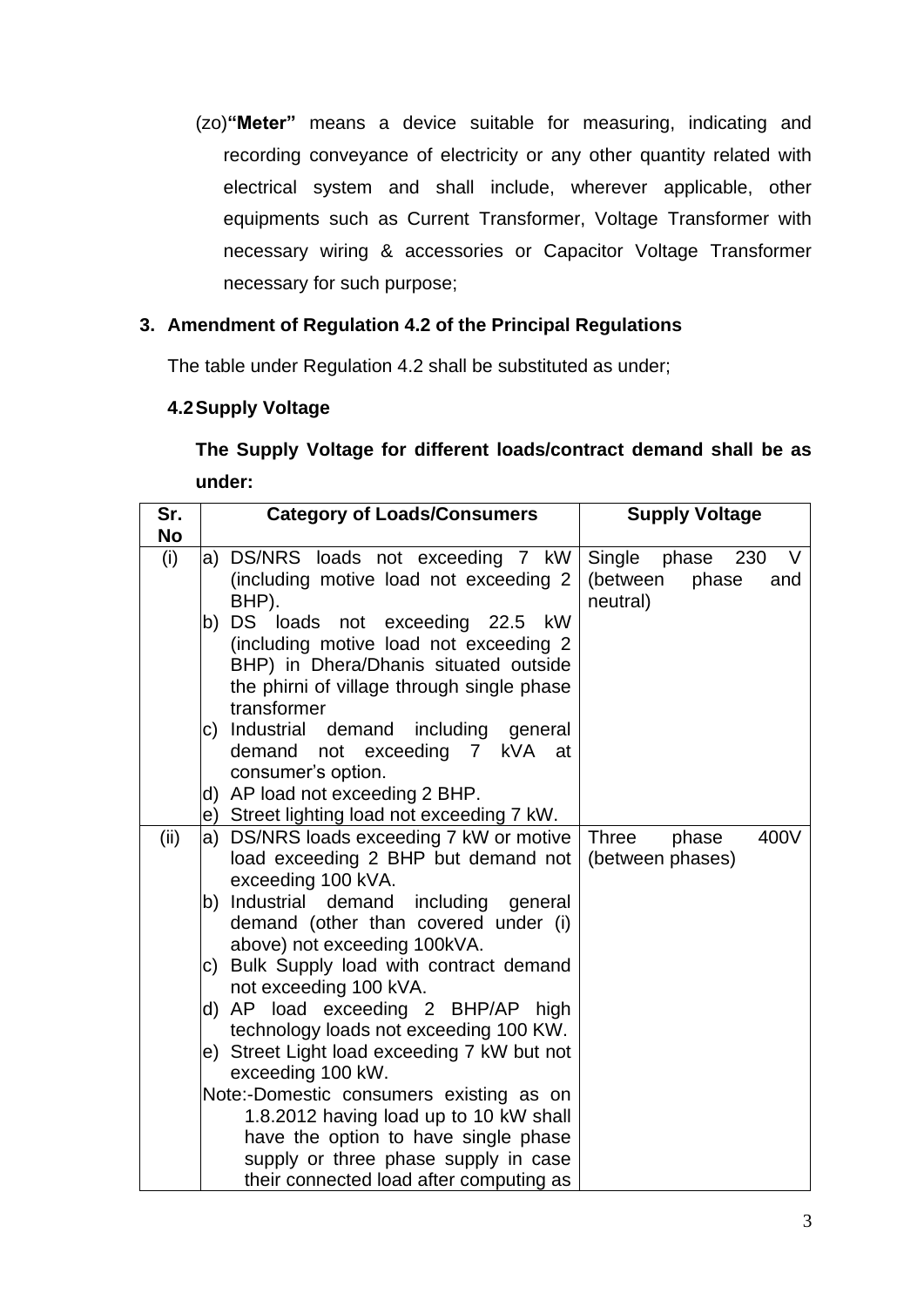|       | per Reg.4.5 worked out to be more<br>than 7 kW.                                                                                                                                                                                                                                                                                                                                                         |                                                                                                                                                     |
|-------|---------------------------------------------------------------------------------------------------------------------------------------------------------------------------------------------------------------------------------------------------------------------------------------------------------------------------------------------------------------------------------------------------------|-----------------------------------------------------------------------------------------------------------------------------------------------------|
| (iii) | a) Arc furnace loads having specified<br>protection system for suppressing<br>voltage surge and other Large Supply<br>Consumers<br>(General<br>and<br>Power<br>Industry) with contract<br>Intensive<br>demand not exceeding 4000 kVA.<br>b) DS/NRS/BS demand exceeding<br>100<br>kVA but with contract demand not<br>exceeding 4000 kVA.<br>c) AP High Technology Supply with load<br>exceeding 100 kW. | <b>Three</b><br>11<br>kV<br>phase<br>(between phases)                                                                                               |
| (iv)  | a) Arc furnace loads (other than covered in<br>(iii) above) with demand not exceeding<br>20 MVA.<br>b) Large Supply Consumers with contract<br>demand exceeding 4000 kVA but not<br>exceeding 20 MVA.<br>c) DS/NRS/BS demand exceeding 4000<br>kVA but not exceeding 20 MVA.                                                                                                                            | Three phase 33/66 kV<br>(between phases) as per<br>availability of voltage at<br>the nearest<br>feeding<br>S/Stn.                                   |
| (v)   | All consumers (except Railway Traction)<br>with contract demand exceeding 20 MVA<br>but not exceeding 50 MVA.                                                                                                                                                                                                                                                                                           | Three phase 66/132 kV<br>(between phases) as per<br>availability of voltage at<br>the<br>nearest<br>feeding<br>S/Stn.                               |
| (vi)  | All Consumers (except Railway Traction)<br>with contract demand exceeding 50 MVA.<br>The applicant can opt for supply at 400 kV<br>subject to technical feasibility clearance by<br>the licensee.                                                                                                                                                                                                       | Three phase 132/220/<br>400kV (between phases)<br>as per availability of<br>voltage at the nearest<br>feeding S/Stn.                                |
| (vii) | <b>Railway Traction Supply Consumers</b>                                                                                                                                                                                                                                                                                                                                                                | Single/two/three<br>phase<br>132/220<br>kV<br>(between<br>phases)<br>as<br>per<br>availability of voltage at<br>the<br>feeding<br>nearest<br>S/Stn. |

# **4 Regulation 4.2 A shall be added to the Principal Regulations after subregulation 4.2.2 as under:**

The Supply Voltage for the purpose of release of connectivity at Single Point to colonies/complexes covered under Regulation 6.6 on the basis of loading norms specified in Regulation 6.7 shall be as under: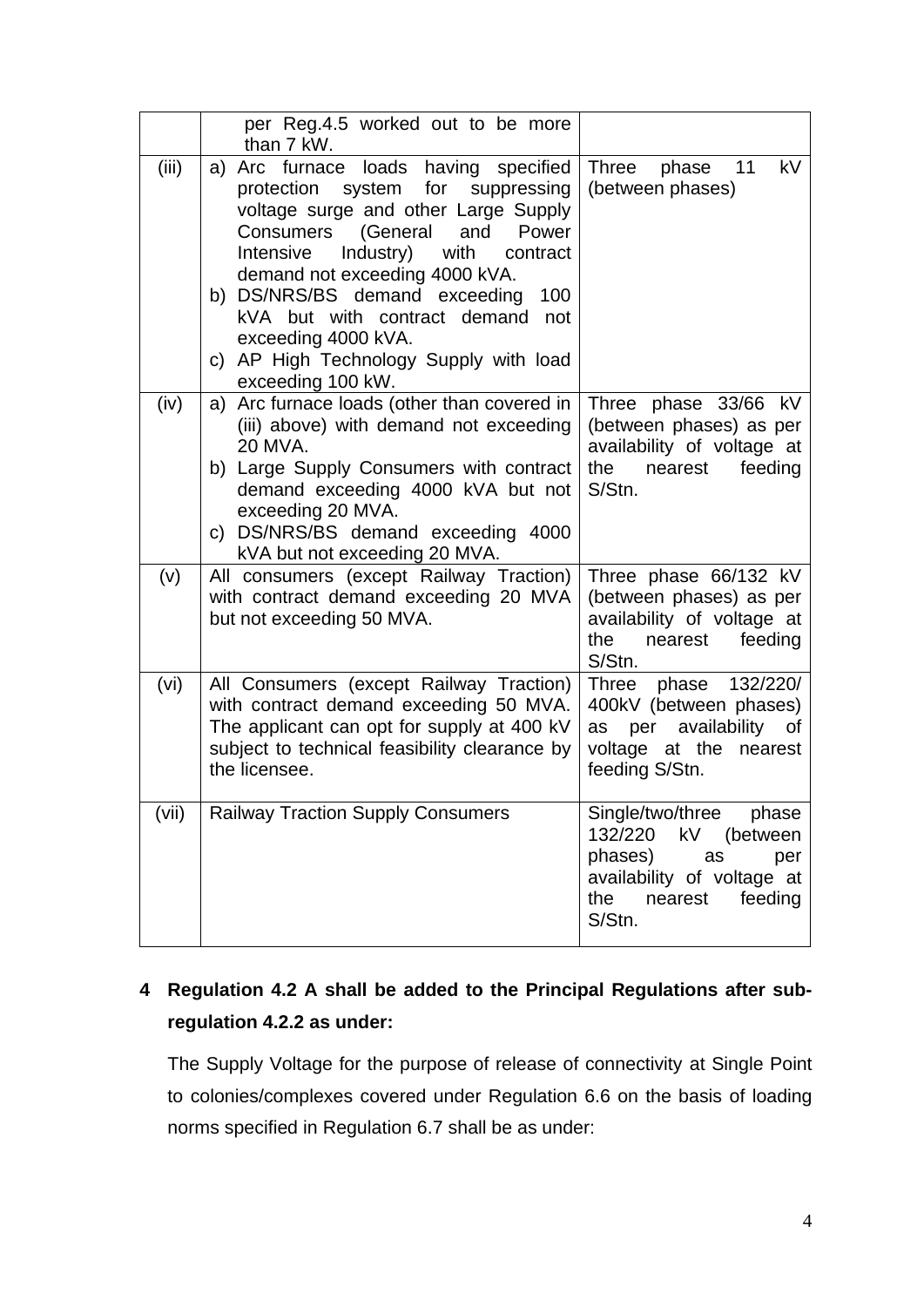| Sr.       | <b>Estimated Load in kVA</b>    | <b>Supply Voltage</b>             |  |
|-----------|---------------------------------|-----------------------------------|--|
| <b>No</b> |                                 |                                   |  |
| (i)       | estimated load not exceeding    | Three phase 11 kV (between        |  |
|           | 4000 kVA                        | phases)                           |  |
| (ii)      | estimated load exceeding 4000   | Three phase 33/66 kV (between     |  |
|           | kVA but not exceeding 20 MVA    | phases) as per availability of    |  |
|           |                                 | voltage at the nearest feeding    |  |
|           |                                 | S/Stn.                            |  |
| (iii)     | estimated load exceeding 20 MVA | Three phase 66/132 kV (between    |  |
|           | but not exceeding 50 MVA        | phases) as per availability of    |  |
|           | voltage at the nearest feeding  |                                   |  |
|           |                                 | S/Stn.                            |  |
| (iv)      | estimated load exceeding 50 MVA | kV<br>Three<br>132/220<br>phase   |  |
|           |                                 | (between phases) as<br>per        |  |
|           |                                 | availability of voltage at<br>the |  |
|           |                                 | nearest feeding S/Stn.            |  |

# 5. **Amendment of Regulation 6 of the Principal Regulations: PROCEDURE FOR RELEASE OF NEW CONNECTION/ADDITIONAL LOAD/DEMAND**

(i) Regulation 6.1 of the Principal Regulations shall be substituted as under:

# 6.1**General Terms**

- (1) The distribution licensee shall prominently display on its website and on the notice board in all its offices, the following; namely:-
	- (a) detailed procedure for grant of new connection, temporary connection, change of consumer category, enhancement of load, reduction of load or change in name, transfer of ownership and shifting of premises etc;
	- (b) address and telephone numbers of offices where filled-up application forms can be submitted;
	- (c) address of website for online submission of application form;
	- (d) complete list of copies of the documents required to be attached with the application;
	- (e) all applicable charges to be deposited by the applicant.
- (2) Application forms for all type of connections as well as modification in existing connection shall be available at all the local offices of the distribution licensee free of cost as well as on its website for free download.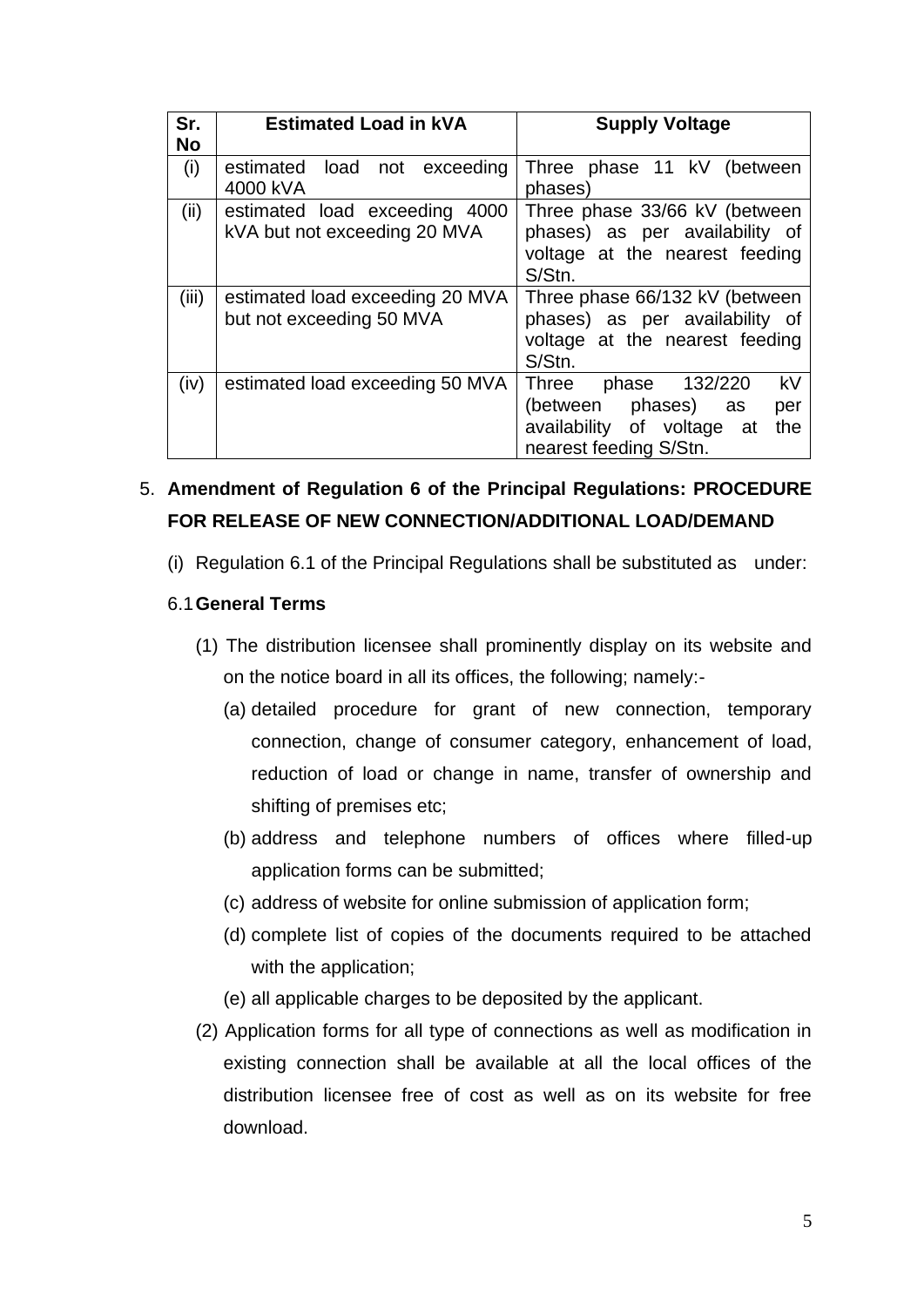- (3) The distribution licensee shall create a web portal and a mobile app for submission of online application forms.
- (4) The applicant shall have an option to submit an application form in hard copy form or an electronic means such as online through web portal or mobile app of distribution licensee.
- (5) In case hard copy of the application form is submitted, the same shall be scanned and uploaded on the website as soon as it is received and acknowledgement with the registration number for that applicant shall be generated and intimated to the applicant.
- (6) In case of online application form through web portal or mobile app of distribution licensee, the acknowledgement with the registration number shall be generated on submission of application.
- (7) An application, complete with all the required information and applicable charges, shall be deemed to be received on the date of generation of acknowledgement with registration number. In case of hard copy submission, the acknowledgement with registration number shall be generated within twenty four hours, of receipt of the application, complete with all the required information and charges.
- (8) The application tracking mechanism based on the unique registration number shall be provided by the distribution licensee through webbased application or mobile app or through SMS or by any other mode to monitor the status of processing of the application like receipt of application, site inspection, issuance of demand note, external connection, meter installation and electricity flow.
- **(ii) Regulation 6.2 of the Principal Regulations shall be substituted as under:**

#### 6.2 APPLICATION FOR LOAD/DEMAND NOT EXCEEDING 500kW/kVA

6.2.1 The owner or occupier of a premises requiring new connection or additional load/demand upto 50kW/kVA for Domestic, Non-Residential, Industrial, Bulk Supply, AP High Tech/High Density Farming and Compost plants/ solid waste management plants shall submit an application on the prescribed A&A form along with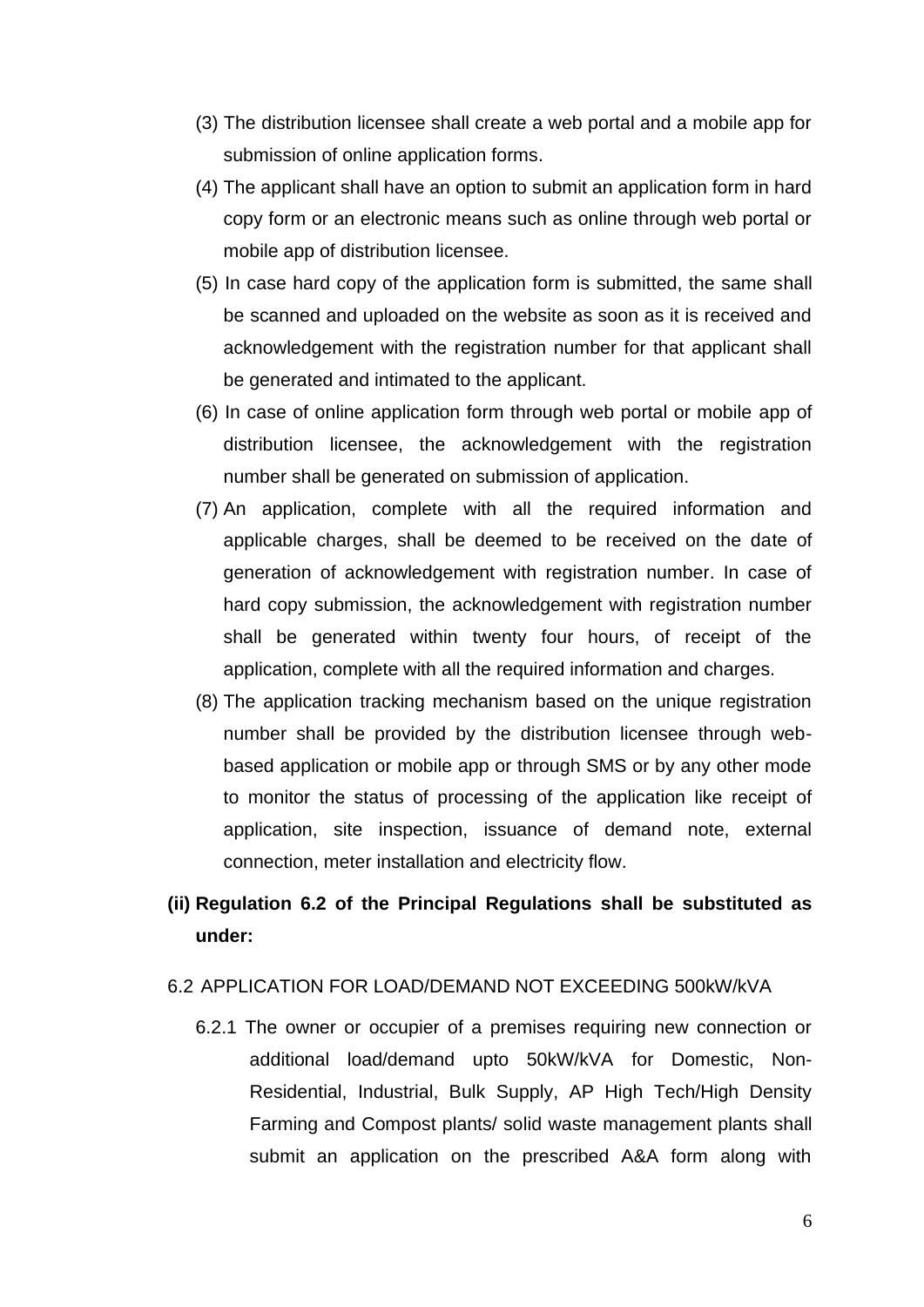requisite documents, processing fee, Security (consumption), Security (meter) and Service Connection Charges as approved by the Commission. No separate demand notice shall be issued to the applicant/consumer and connection shall be released within time period specified in these regulations from the date of receipt of application complete in all respect.

6.2.2 The owner or occupier of a premises requiring new connection or additional load/demand for a load/demand exceeding 50kW/kVA but not exceeding 500kVA for Domestic, Non-Residential, Industrial, Bulk Supply, AP High Tech/High Density Farming and Compost plants/ solid waste management plants and all other categories of consumers/applicants irrespective of load/demand, shall submit an application on the prescribed A&A form along with requisite documents, processing fee, Security (consumption), Security (meter) as specified in Schedule of General Charges approved by the Commission.

#### **(iii) Regulation 6.4.1 of the Principal Regulations shall be deleted.**

#### **(iv) Amendment of Regulation 6.4.3 of the Principal Regulations:**

Following shall be added as  $2^{nd}$  proviso to clause (b) of Regulation 6.4.3:

Provided further that in the absence of any proof of ownership or occupancy in case of pre-paid meters**,** any other address proof (where connection is to be released) not given as part of identity proof shall be accepted for release of connection.

#### **(v) Amendment of Regulation 6.7 of the Principal Regulations-**

Regulation 6.7 of the principal Regulations shall be substituted as under:

**6.7 Supply of Electricity to Individual Consumers in the Residential Colonies/Multi-Storey Residential Complexes, Commercial complexes/malls, IT parks developed under bye–laws/rules of the State Govt.**

In the event of Residential Colonies / Multi-Storey Residential Complexes, commercial complexes/malls, IT parks (hereinafter referred as colonies/complexes) developed by developers/builders/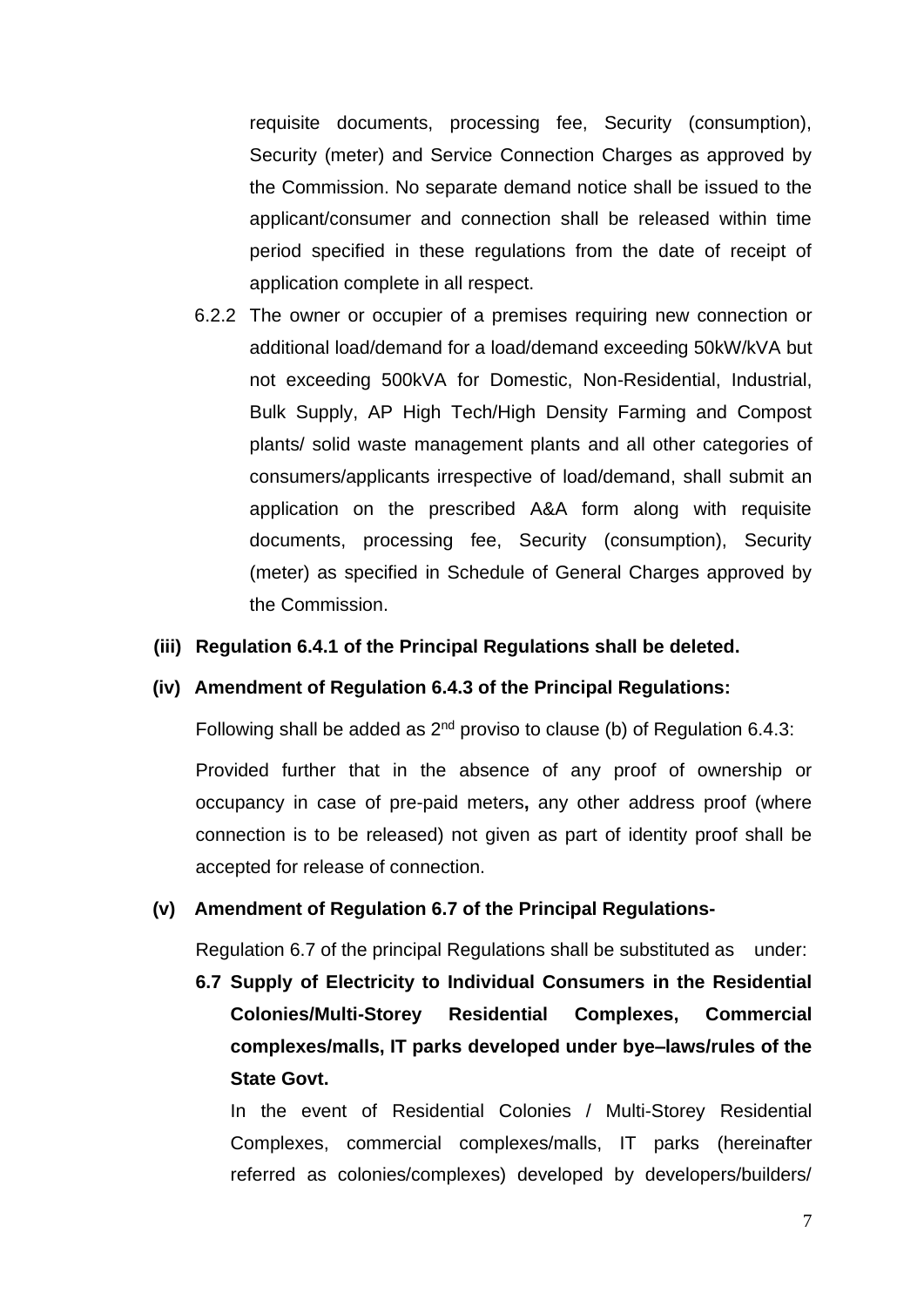societies/owners/ associations of residents/ occupiers (hereinafter referred as promoters) under bye-laws/ rules of the State Govt. not covered under Regulation 6.6 above, the residents/occupiers of such colonies/complexes shall obtain individual connections directly from the distribution licensee. The promoter includes any agency whether Govt./Local body or private that develops the colony/complex. The release of such connections shall be governed by the following terms and conditions:-

- 6.7.1 a) For obtaining the NOC from the licensee, the promoter shall submit the complete lay out plan of the electrical network i.e Local Distribution (LD) system proposed to be erected in the colony/complex and other documents prescribed by the licensee along with the processing fee as per Schedule of General Charges within 45 days of the issue of licence. In case the promoter withdraw his request or fails to comply with the conditions within stipulated time, the processing fee shall be forfeited. In case of the failure of the promoter to approach distribution licensee for obtaining NOC within stipulated time, the matter shall be taken up by the distribution licensee with the licensing authority for taking action as per law and conditions of licence.
	- b) For planning the L.D system of such colonies/complexes, the distribution licensee shall follow the following norms for assessment of estimated connected load of such colonies/complexes:

| Sr. no.                | Name of category                      | Load (kW) |
|------------------------|---------------------------------------|-----------|
|                        | a. Up to 100 (Sq. Yards)              | 5         |
|                        | b. Above 100 to 200<br>(Sq.<br>Yards) | 8         |
|                        | c. Above 200 to 250<br>(Sq.<br>Yards) | 10        |
| 1. (Residential plots) | d. Above 250 to 350<br>(Sq)<br>Yards) | 12        |
|                        | e. Above 350 to 500<br>(Sq.<br>Yards) | 20        |
|                        | f. Above 500(Sq. Yards)               | 30        |
| 2. (Residential flats) | a. upto 350sqft                       | 4         |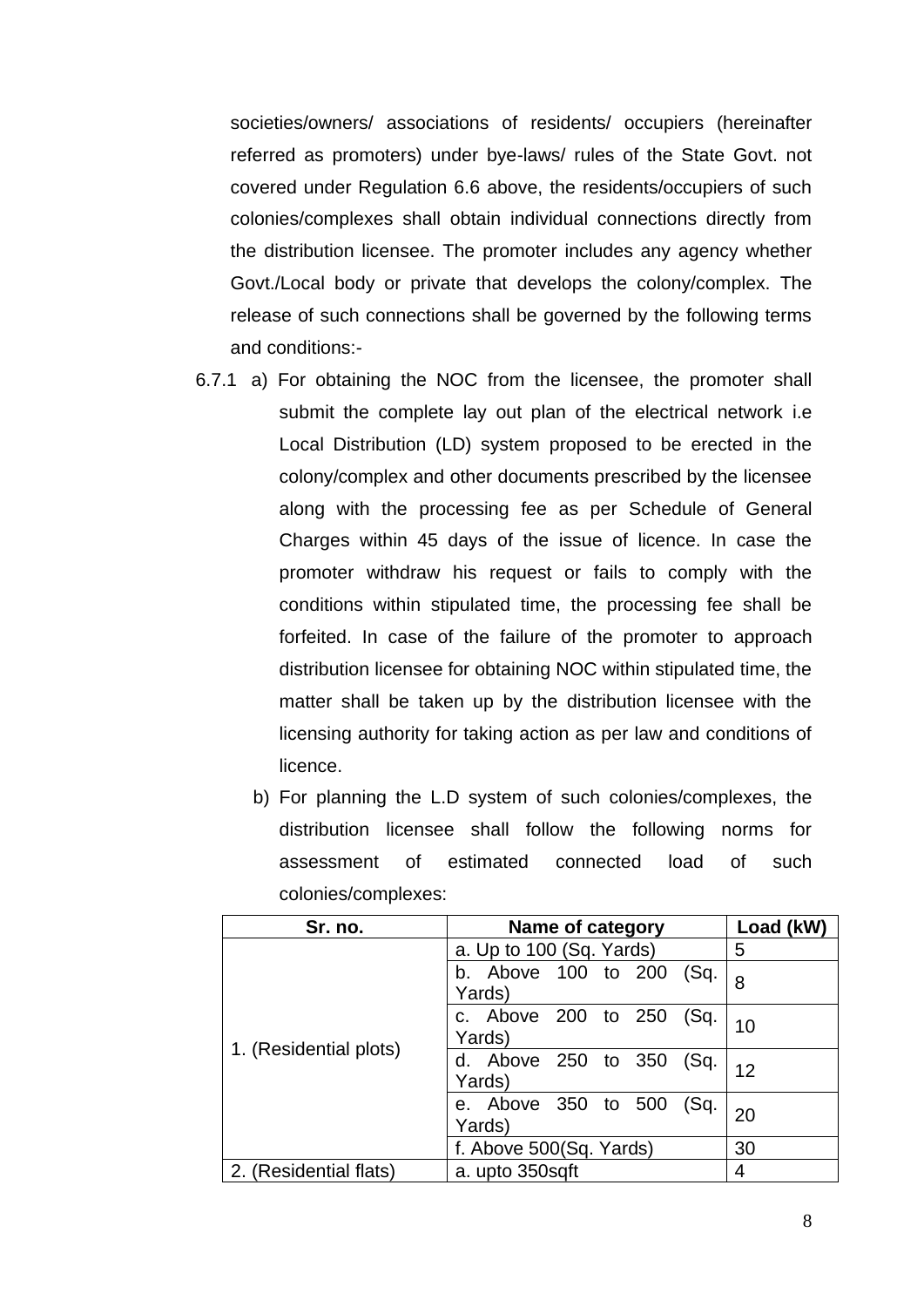| Sr. no.                            | Name of category                                                                                                                                                                                                                                             | Load (kW)                                  |
|------------------------------------|--------------------------------------------------------------------------------------------------------------------------------------------------------------------------------------------------------------------------------------------------------------|--------------------------------------------|
|                                    | b. Above 350 to 600                                                                                                                                                                                                                                          | 5                                          |
|                                    | c. Above 600 to 900                                                                                                                                                                                                                                          | $\overline{7}$                             |
|                                    | d. Above 900 to 1200                                                                                                                                                                                                                                         | 8                                          |
|                                    | e. Above 1200 to 1450                                                                                                                                                                                                                                        | 10                                         |
|                                    | f. Above 1450 to 1650                                                                                                                                                                                                                                        | 12                                         |
|                                    | g. Above 1650 to 2000                                                                                                                                                                                                                                        | 14                                         |
|                                    | h. Above 2000 to 2400                                                                                                                                                                                                                                        | 16                                         |
|                                    | Above 2400 to 3000                                                                                                                                                                                                                                           | 18                                         |
|                                    | j. Above 3000                                                                                                                                                                                                                                                | 20                                         |
| 3. Group Housing                   | Group Housing (area based in<br>case detailed layout plan is not<br>available                                                                                                                                                                                | 37<br>Watt/Sq.<br>yard                     |
| 4. IT Parks                        | <b>IT Parks</b>                                                                                                                                                                                                                                              | 21<br>Watt / Sq.<br>yard                   |
| 5. Hotels/Malls                    | Sites for Hotels and Malls (area<br>based, in case detailed layout<br>plan is not available)                                                                                                                                                                 | 342<br>Watt / Sq<br>yard                   |
| 6. Hotels/Malls                    | Sites for Hotels and Malls<br>(layout plan based on Punjab<br>Govt. norms & FAR etc.)                                                                                                                                                                        | 207<br>Watt / Sq.<br>yard                  |
| 7.Shops/Showrooms/<br>office space | /Showrooms/office<br>Shops<br>colonies<br>space<br>in<br>or<br>complexes (upto 50 Sq. yards)                                                                                                                                                                 | 10<br>kW/Shop/<br>Floor                    |
| 8.Shops/Showrooms/<br>office space | /Showrooms/office<br><b>Shops</b><br>colonies<br>space<br><i>in</i><br>or<br>complexes<br>(above<br>50<br>Sq.<br>yards) (Area based, in case<br>detailed layout plan is<br>not<br>available OR based on layout<br>plan as per Pb. Govt. norms &<br>FAR etc.) | 207<br>Watt/Sq.<br>yard/<br>Shop/<br>Floor |
| 9. Commercial plots                | Other commercial plot(s) for<br>dispensary, school, hospital<br>etc. including other<br>common<br>services<br>failing<br>under<br>commercial category                                                                                                        | 35<br><b>Watts</b><br>per<br>sq.<br>yard   |
| 10. Common services                | other<br>Load<br>for<br>common<br>services                                                                                                                                                                                                                   | As<br>per<br>actual                        |
| Note:                              |                                                                                                                                                                                                                                                              |                                            |

1 Forty percentages (40%) of the total residential load of plots/flats fifty percentages (50%) of the total commercial load of commercial complexes/Malls and seventy percentages (70%) of the total load of IT park as calculated above shall be taken as colony load. The load shall be converted in kVA by using a power factor of 0.90.

6.7.2 The distribution licensee shall work out the estimated load of the colony/complex as per the norms specified in clause (b) of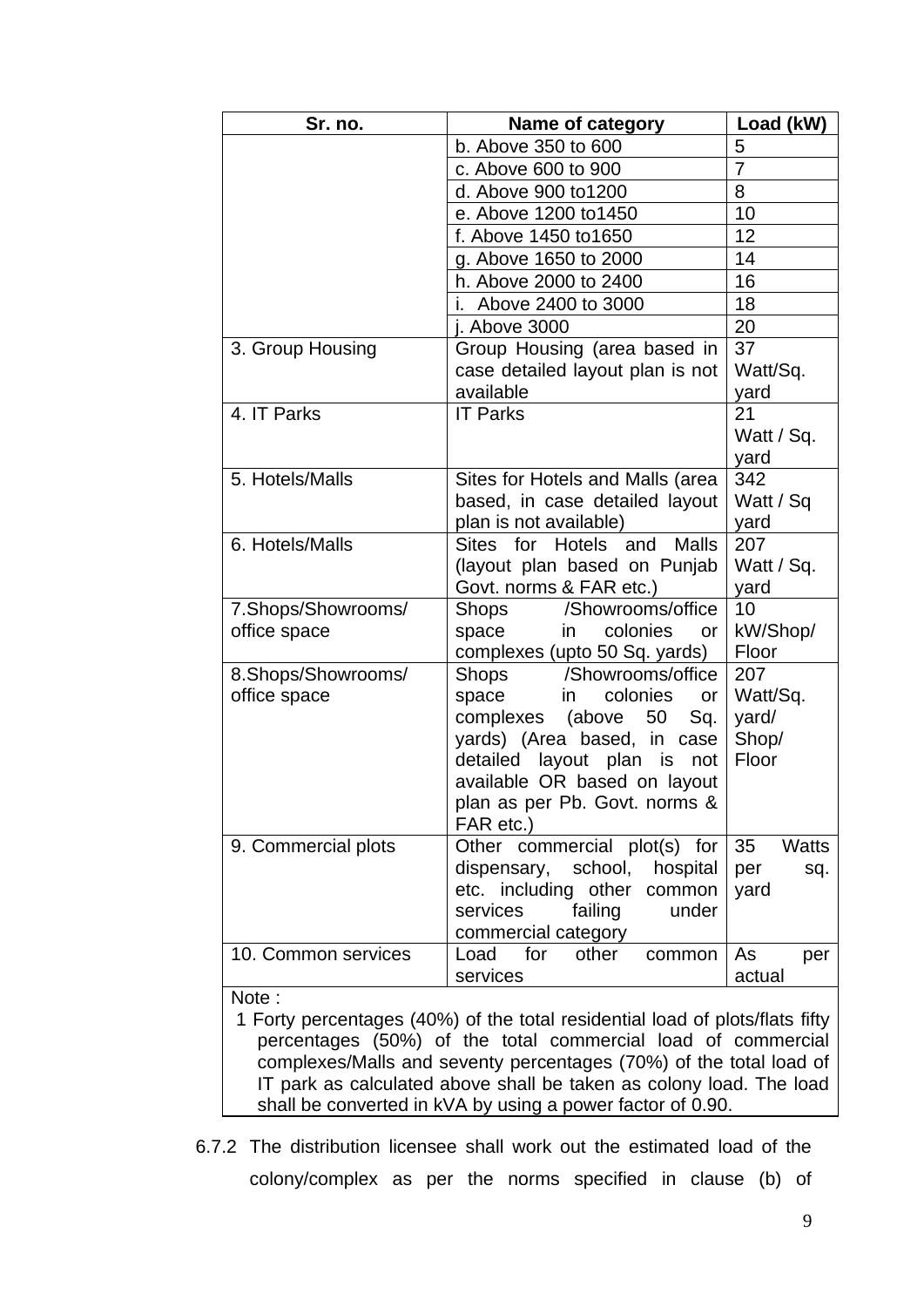regulation 6.7.1 above and approve the electrical layout plan of Local Distribution (LD) system in accordance with the construction practices of the distribution licensee. The estimated cost of the LD system shall be worked out by the distribution licensee. The expenditure of L.D system including service cable up to the metering point of each consumer and the 11 kV system in the colony/complex shall include cost of the material, labour plus 16% establishment charges there on.

The distribution licensee shall also plan and approve the 11 kV distribution system for providing connectivity and to feed the estimated load of the colony/complex from its distribution network. Accordingly, the distribution licensee shall work out the connectivity charges which shall include expenditure incurred by the distribution licensee to provide 11 kV connectivity to the colony/complex and the System Loading Charges, as specified in this regulation. The expenditure for providing 11 kV connectivity shall include cost likely to be incurred by the distribution licensee for providing the individual 11kV service line(s) to the colony/complex (cable or conductor from pole/ tower of feeder/ distribution main to the colony premises/ metering point) and proportionate cost of common portion of the distribution main including breaker from nearest feeding grid substation having power transformer of 33-66/11kV or 132-220 /11kV, as the case may be, which is feeding the 11kV line connected to the colony/complex, as per the Standard Cost Data approved by the Commission. In case the existing 11kV distribution main is required to be augmented/ extended/bifurcated or a new 11kV line/plant is to be erected to allow connectivity to any colony then such work shall be carried out by the distribution licensee at its own cost provided the promoter pays the full cost of service line and proportionate cost of the common portion of the augmented/extended /bifurcated /new distribution main including breaker as per the Standard Cost Data approved by the Commission.

In addition, the promoter shall also be liable to pay the System Loading Charges for the total estimated load of the colony/complex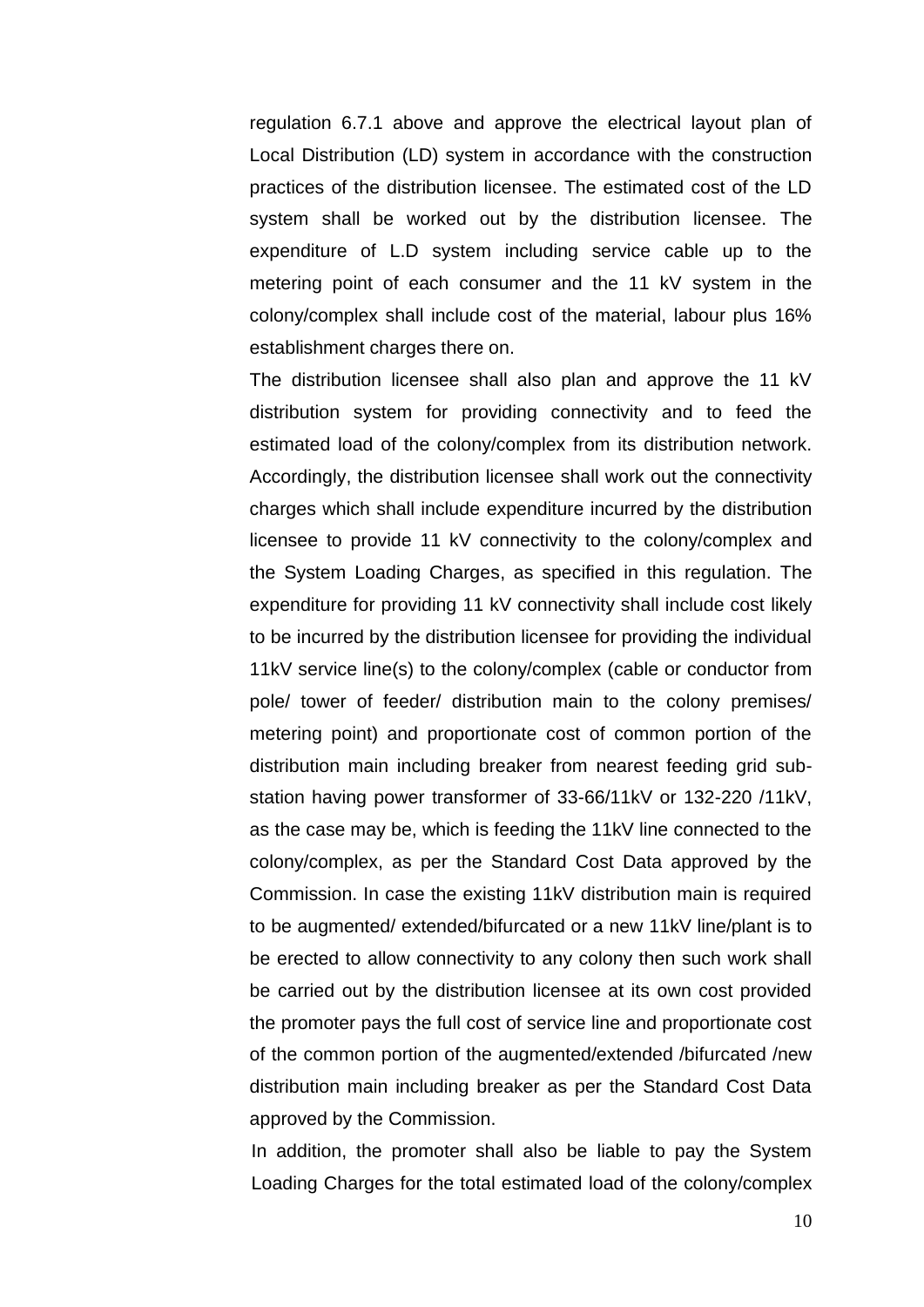as per the Cost data approved by the Commission. It shall be the responsibility of the distribution licensee to create necessary capacity at the grid sub-station at its cost to cater the load of the colony/complex including the erection or augmentation of grid substation or the transmission network, as may be required by the licensee. However, in case the grid sub-station is required to be erected in the colony, the promoter shall provide the space and right of way free of cost, or at nominal token money @ of Rs.1 per sq. metre.

The connectivity charges as per this regulation shall be recoverable where the connectivity to the colony/complex has not been released on the date of publication of these regulations in Punjab Government Gazette.

Provided that in case the cost of grid sub-station and/ or HT/EHT line including bay/breaker has been deposited by an authority under the State Act viz. PUDA/ GMADA/ GLADA etc., the connectivity charges including System Loading Charges for the same shall not be recovered from the developer of such colony/ complex.

6.7.3 The promoter shall furnish a Bank Guarantee (BG valid for the period of NOC) from any bank registered and regulated by RBI equivalent to 35% of the estimated cost of the LD system of the colony along with connectivity charges as per regulation 6.7.2 before the approval of the electrification plan and issue of NOC by the distribution licensee. The NOC shall be issued by the licensee within 45 days of the receipt of proposal complete in all respects along with requisite documents and the BG to the satisfaction of the licensee. The BG as per this regulation shall be recoverable from the promoter to whom the NoC on the date of publication of these regulations in Punjab Government Gazette has not been issued by the distribution licensee or where the promoter has applied for extension/renewal of NoC and the same has not been issued on the date of publication of these regulations in Punjab Government Gazette. The distribution licensee shall ensure that conditions of NOC and time lines for construction of LD system are implemented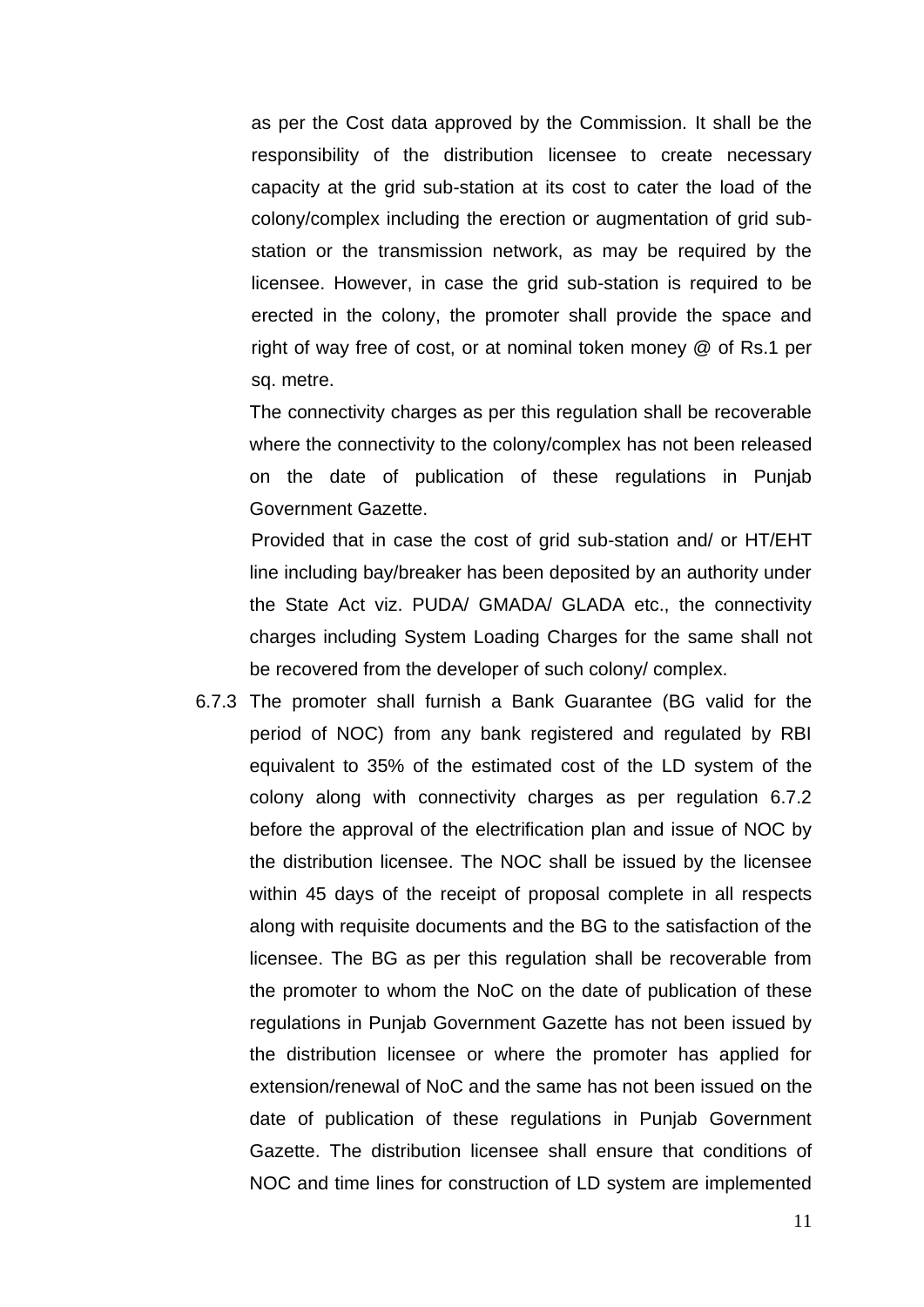by the promoter failing which punitive action shall be taken by the licensee. The NOC shall clearly spell out the events of default on the part of developer which may result in encashment of BG by the distribution licensee.

- 6.7.4 The temporary connection to the colony/complex shall be released in the name of promoter only after the issue of NOC by the distribution licensee for carrying out development works and other temporary needs as permitted by the distribution licensee. The temporary connection for the colony/complex shall only be released through a smart meter with pre-payment features. The competent officer of the distribution licensee shall verify the test report to ensure that no load, which is not authorized, is connected by the promoter. It shall be the responsibility of the load sanctioning authority to ensure that the temporary connection is not misused by the promoter. In case the promoter is found to be misusing the temporary supply, the distribution licensee without prejudice to its right to initiate action under section 126 of the Act read with regulation 36 of these regulations, shall be authorized to take other punitive action as may be provided in the NOC. The other terms and conditions for regulating temporary supply shall be as specified in regulation 8.3 of these regulations.
- 6.7.5 The promoter may deposit the estimated cost of Local Distribution (LD) system of the colony as per approved layout sketch along with connectivity charges as specified in regulation 6.7.2 and get it executed from the distribution licensee. The BG accepted by the distribution licensee as specified in Regulation 6.7.3 shall be returned after the promoter deposit all the requisite charges. The phase wise development of LD system may be carried out by the licensee as per requirement but any cost escalation over a period of time shall be borne by the licensee. The distribution licensee shall be responsible to release individual connections within the time frame specified in Reg. 8.
- 6.7.6 (a) The promoter shall have the option to execute the works of internal LD system of the colony/ complex of its own in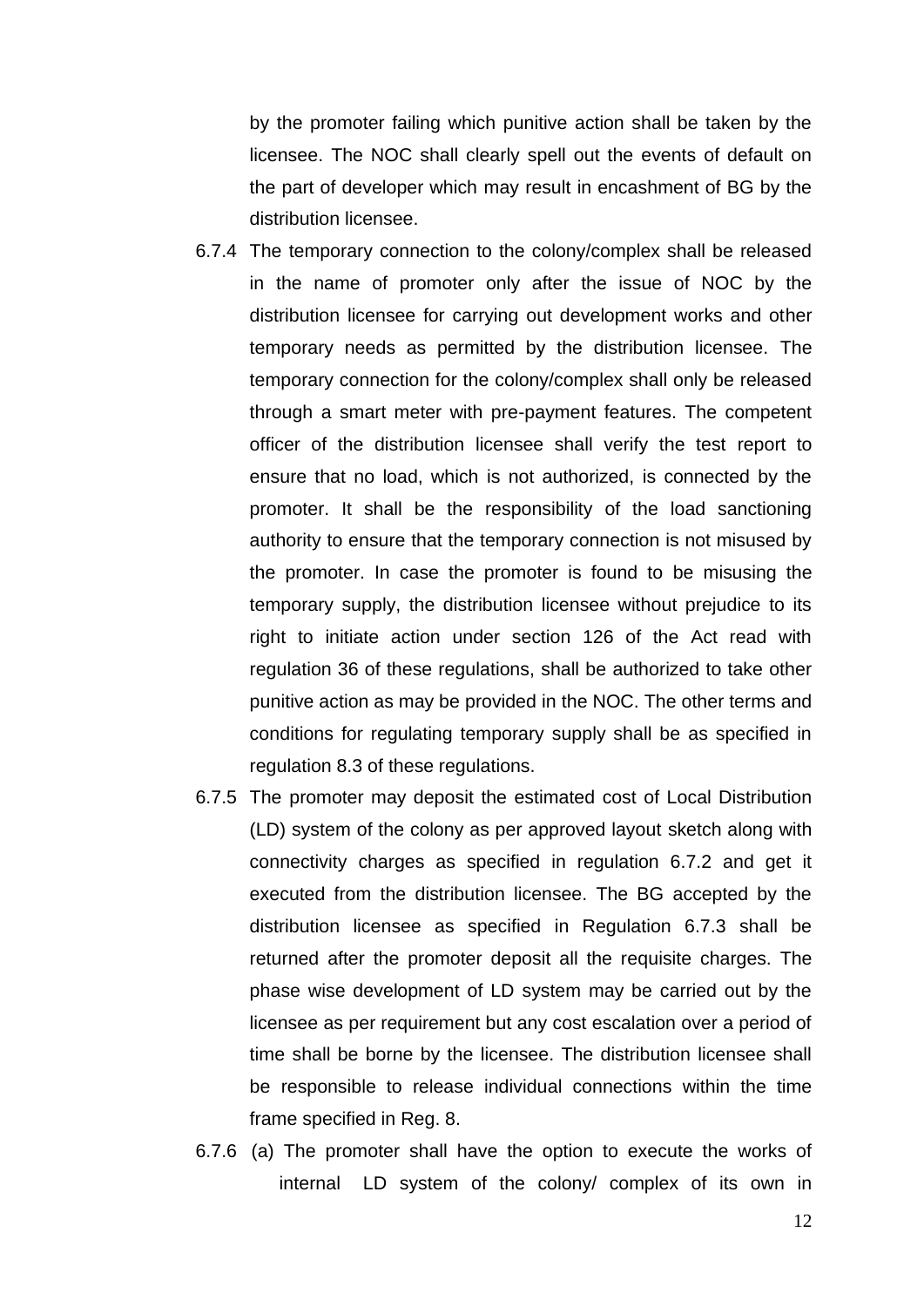accordance with the layout plan/sketch approved by the distribution licensee after submission of necessary documents, BG etc as specified in Regulation 6.7.2 subject to payment of 15% supervision charges on the labour cost to the licensee.

Provided that the distribution transformers and other material to be used for the internal LD System of the colony shall be as per the specifications approved by the licensee and shall be procured from the vendors approved by the licensee. The Distribution Transformers (DTs) may be procured by the developer from the distribution licensee. However, the developer shall be at liberty to procure the DTs from the approved vendors of the distribution licensee after getting the same inspected from the distribution licensee at manufacturer's site. A 21 days' notice shall be served on the distribution licensee by the developer to inspect the DTs. In case DTs are not inspected within 21 days from the date of receipt of notice by the distribution licensee from the developer, it shall be deemed to have been inspected and approved by the distribution licensee.

(b) After completion of the LD system of the colony/complex and inspection/clearance by the Chief Electrical Inspector to Govt. of Punjab, the distribution licensee will take over the L.D system which will be connected to its distribution system after deposit of connectivity charges by the promoter as specified in Regulation 6.7.2. The BG accepted by the distribution licensee as per regulation 6.7.2 shall be returned to the promoter. The distribution licensee shall thereafter maintain the L.D system at its own cost. It shall be the responsibility of the licensee to release connections to the residents/ occupiers of the colony/complex according to the time frame specified in Reg. 8.

Provided that the phase wise development of LD system may be carried out by the promoter as per requirement. In case the promoter requests for energisation of incomplete/partial LD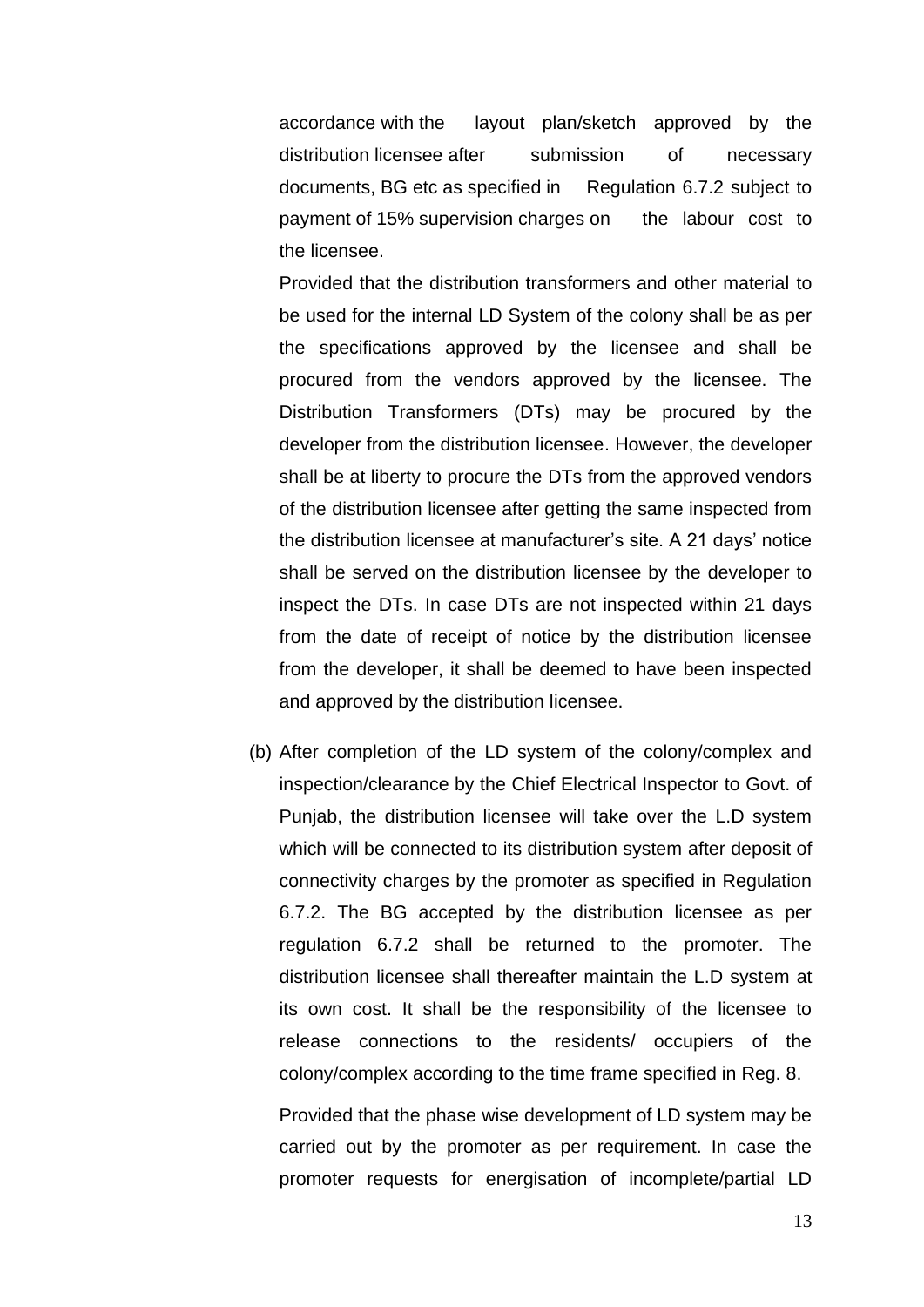system, the same shall be allowed provided the promoter furnish a Bank Guarantee (BG valid for 3 years) from any bank registered & regulated by RBI equivalent to the estimated cost of balance works as per the cost of material and labour prevailing at the time of allowing connectivity for the partial load plus expected % age increase in the cost of material & labour in the next 3 years as may be approved by the Commission on the basis of increase in the cost during the preceding 3 years. This BG may be extended for each block of 3 years by increasing the base value with expected % age increase in the cost of material & labour as may be approved by the Commission. The amount of Bank Guarantee shall keep on reducing with the completion of remaining works of the L.D system. After submission of Bank Guarantee to the satisfaction of the licensee, the BG accepted at the time of issue of NoC shall be returned to the developer

- 6.7.7 Each resident/occupier of these colonies/complexes shall submit A&A form for supply of electricity to the distribution licensee in accordance with Regulation 6 of Supply Code and connected load of each applicant shall be determined/ computed as per Regulation 4.5 of the Supply Code. The developer shall also be responsible to lay service cables up to the metering point of individual occupier's premises/common service connection points at its cost. In case meter is installed outside the consumer's premises, the service cable from the meter up to the main switch of the consumer shall also be provided at its own cost by the developer. The distribution licensee shall not recover any Service Connection Charges from individual consumers. However, applicant shall deposit Security (consumption) and Security (meter) as per Schedule of General Charges.The distribution licensee shall release the connections within time limits prescribed in regulation 6.8 & 8.
- 6.7.8 A promoter shall obtain separate connection for common services under relevant category. Such connections shall be transferred to RWA or the local authority after the promoter hands over the colony/complex to such RWA/local authority.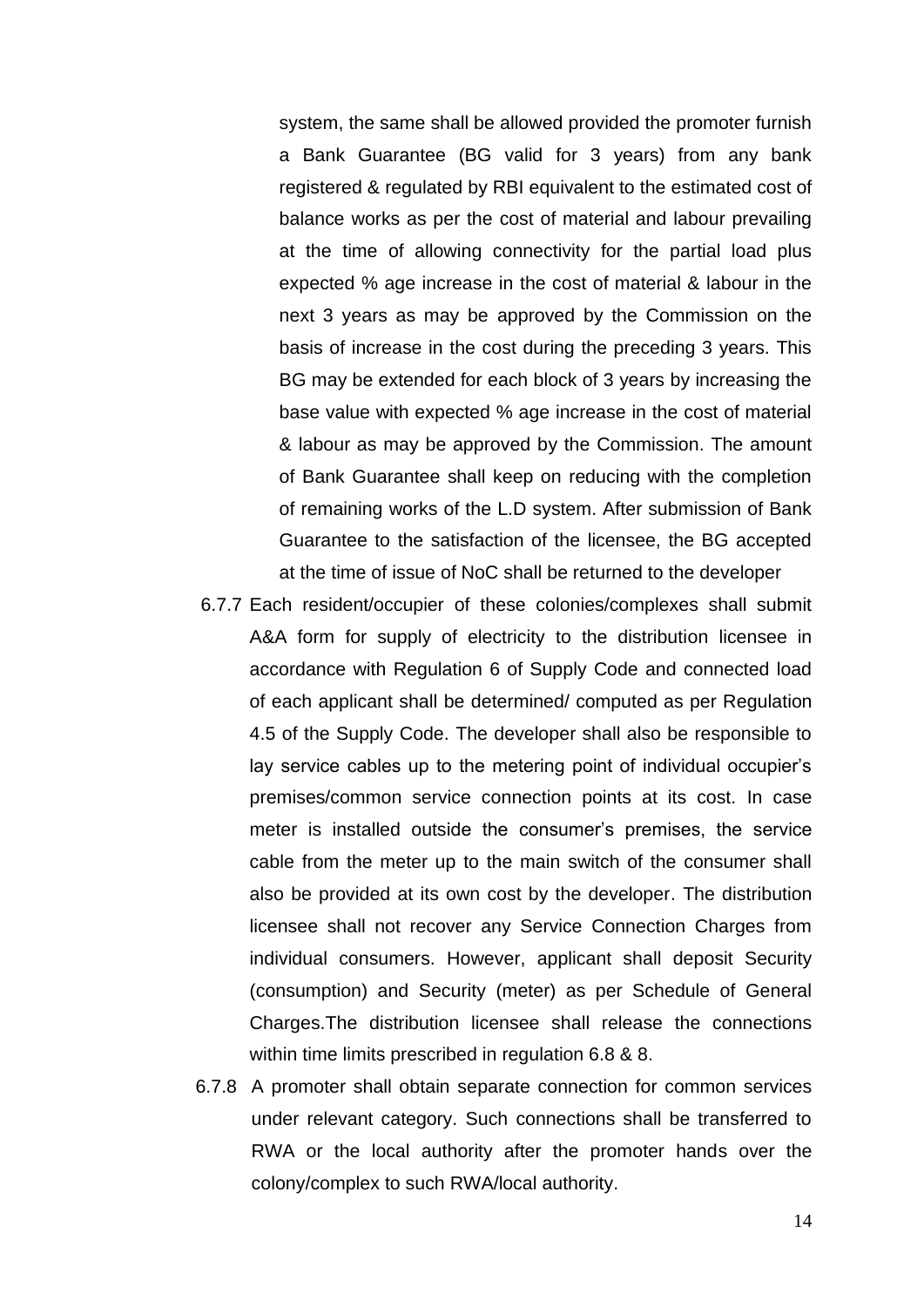**(vi) Amendment of Regulation 6.8 of the Principal Regulations-**Acceptance of A&A (Application and Agreement) Form and Issue of Demand Notice;

The first paragraph of Regulation 6.8.3 shall be substituted as under:

6.8.3 Issue of Demand Notice to applicants/consumers with load/demand exceeding 50 kW/kVA:

In case of applicants/consumers covered under Regulation 6.2.1, no demand notice shall be issued and all charges including Service Connection charges shall be got deposited along with A&A form. The demand notices to the applicants/consumers covered under Regulation 6.2.2, shall be issued by the distribution licensee as per the seniority list of the applicants maintained by the distribution licensee for different categories of consumers as per Regulation 6.8.2. The Demand Notice shall specify:

- (a) -----------
- (b) -----------
- **6. Amendment of Regulation 8 of the principal Regulations: Time limits for release of new connection/additional load/demand;**

# **The clause (a) and (b) of Regulation 8.1 of the Principal Regulations shall be substituted as under;**

- 8.1 The distribution licensee shall provide supply of electricity to the premises pursuant to the application submitted under Regulation 6 within time limits mentioned hereunder:
	- a) Where no augmentation, erection and extension of distribution main, erection/augmentation of distribution transformer or power transformer is required for effecting such supply,within seven (7) working days for DS/NRS category consumers and fifteen (15) working days for other than DS/NRS consumers from the date of submission of application complete in all respects in case of applicants/consumers covered under Regulation 6.2.1 and from the date of compliance of the Demand Notice in case of consumers covered under regulation 6.2.2.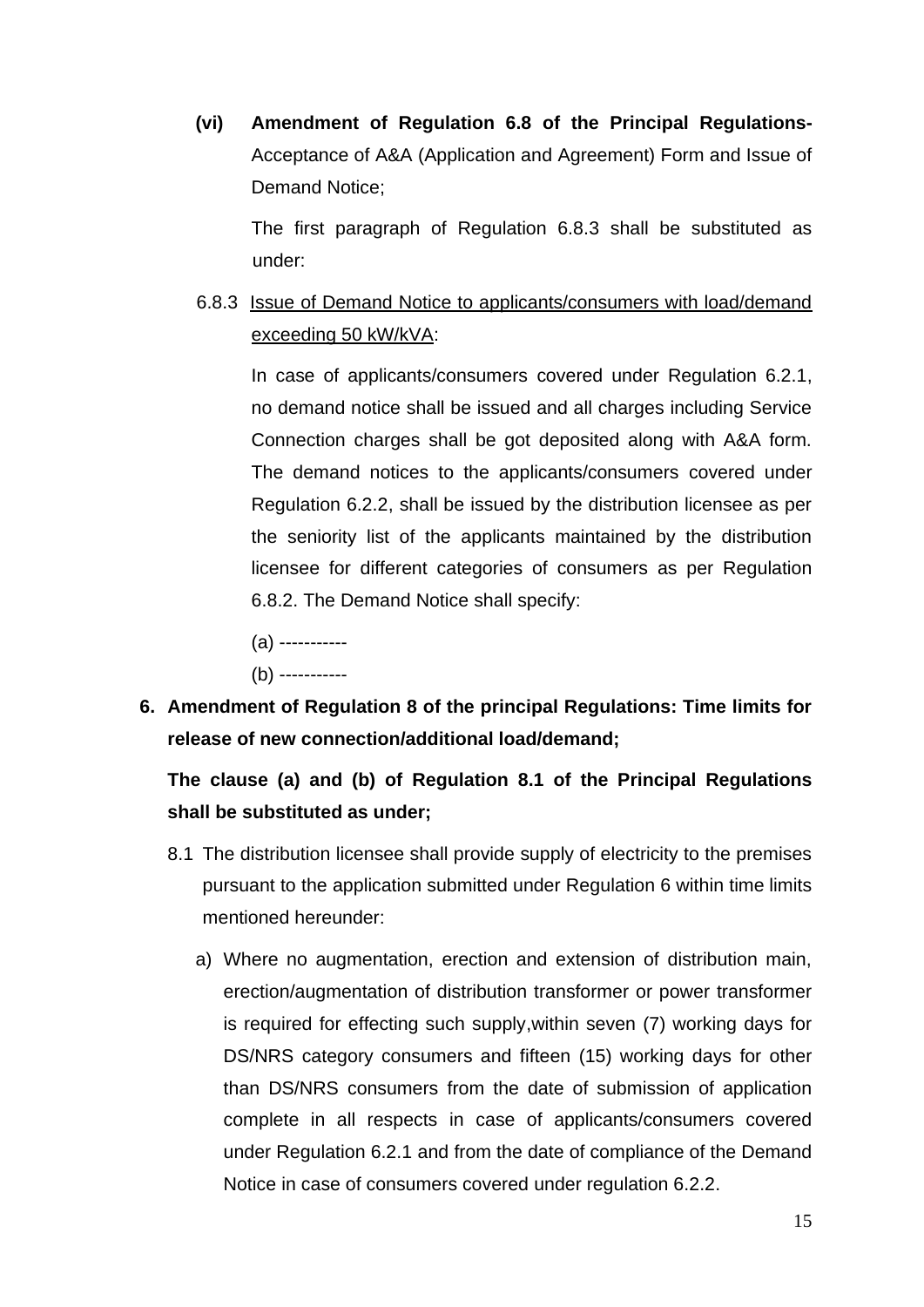b) In cases where augmentation/extension of a distribution main or augmentation of power transformer or erection/augmentation of distribution transformer is required but there is no requirement of erecting and commissioning a new HT/EHT line or grid sub-station or power transformer, the supply shall be provided within the period specified hereunder;

| Type of service connection<br>requested                     | Period from date of application in<br>cases covered under 6.2.1 and<br>from the compliance of Demand<br>Notice for cases covered under<br>6.2.2 within which the distribution<br>licensee shall provide supply |  |  |
|-------------------------------------------------------------|----------------------------------------------------------------------------------------------------------------------------------------------------------------------------------------------------------------|--|--|
| Low Tension (LT) supply                                     | 30 days                                                                                                                                                                                                        |  |  |
| High Tension (HT) supply<br>$-11000$ volts<br>- 33000 volts | 45 days<br>75 days                                                                                                                                                                                             |  |  |
| Extra High Tension (EHT)<br>supply                          | 90<br>days                                                                                                                                                                                                     |  |  |

Provided that the distribution licensee may, at the earliest but not later than fifteen days before the expiry of the time schedule, seek approval of the Commission, for extension of period specified above, in cases where the magnitude of work involved for extension/augmentation of the supply system is such that the distribution licensee may reasonably require more time.

# **7. Amendment of Regulation 12 of the Principal Regulations**

Regulation 12 of the Principal Regulations shall be substituted as under:

# **12.Consequences of exceeding sanctioned/contracted load or contract demand**

A consumer shall not exceed his sanctioned/contracted load or contract demand, as applicable, as per the agreement signed between the consumer and the distribution licensee. A consumer exceeding his sanctioned/contracted load or contract demand, as applicable, shall be proceeded against as per Condition 23 of the General Conditions of Tariff.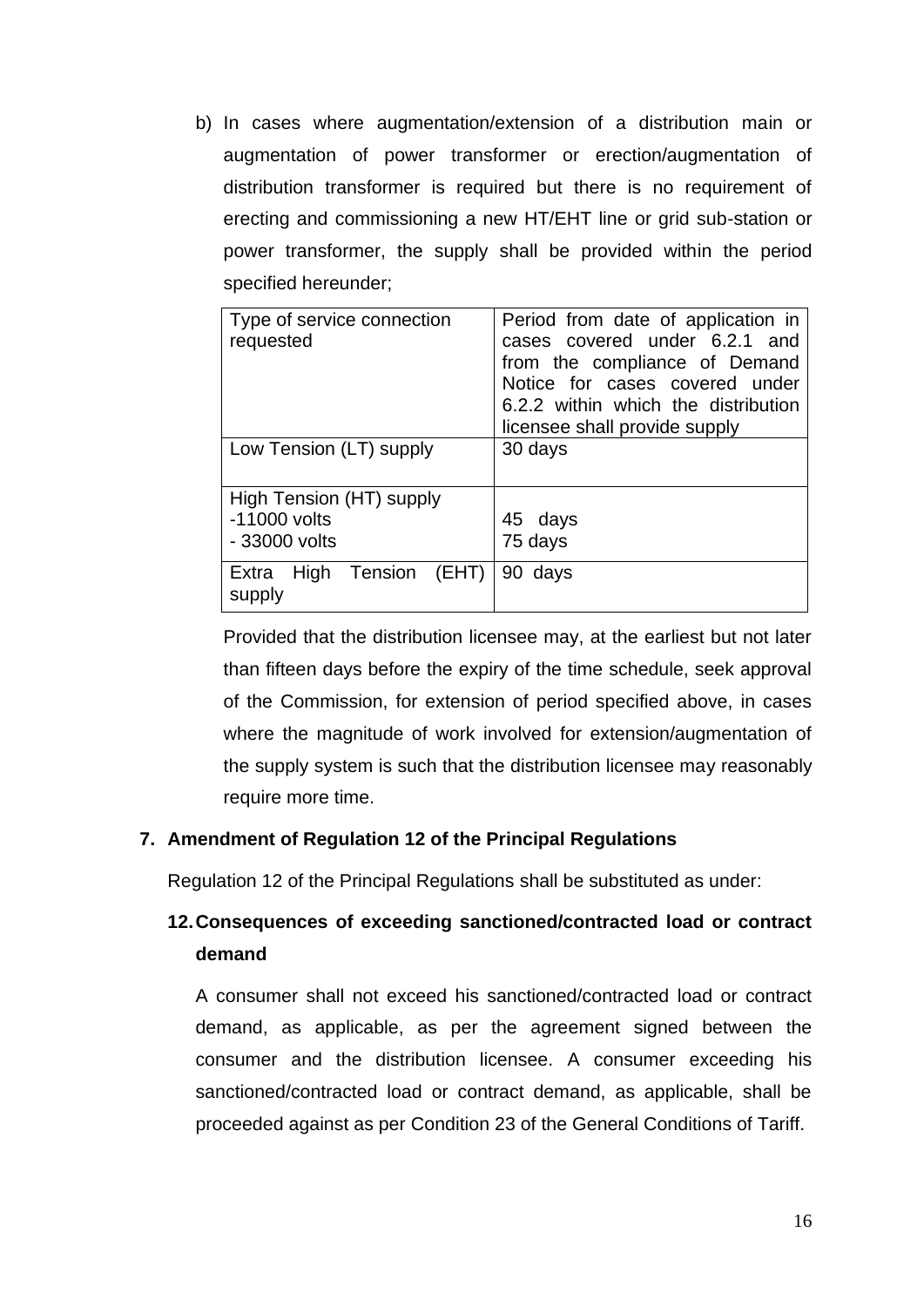**8. Amendments in Regulation 16.3 of the Principal Regulations:**

**The Regulation 16.3 of the Principal Regulations shall be substituted as under:**

16.3The distribution licensee shall not be entitled to demand Security (consumption) from any applicant/consumer in case electricity is supplied through a pre-paid meter.

Provided that in the case a pre-paid meter is installed at the premises of an existing consumer, the distribution licensee shall refund the Security (consumption) including interest charges of such consumer by adjustment against any outstanding dues and balance amount, if any, shall be refunded through cheque to the consumer.

# **9. Amendment of Regulation 21 of the Principal Regulations: USE, ETC. of METERS:**

**(i) Regulation 21.1 of the Principal Regulations shall be substituted as under;**

### **21.1 Requirement of Meters**

No connection shall be given without a meter and such meter shall be the smart pre- payment meter or pre-payment meter. Any exception to the smart meter or prepayment meter shall have to be duly approved by the Commission. The Commission, while doing so, shall record proper justification for allowing the deviation from installation of the smart pre-payment meter or pre- payment meter.

The term meter shall also include, wherever applicable, other metering equipment such as current transformer, voltage transformer with wiring & accessories etc. essentially required for measuring/recording conveyance of electricity and shall hereinafter called "Meter".

**(ii) Regulation 21.2.1 of the Principal Regulations shall be substituted as under;**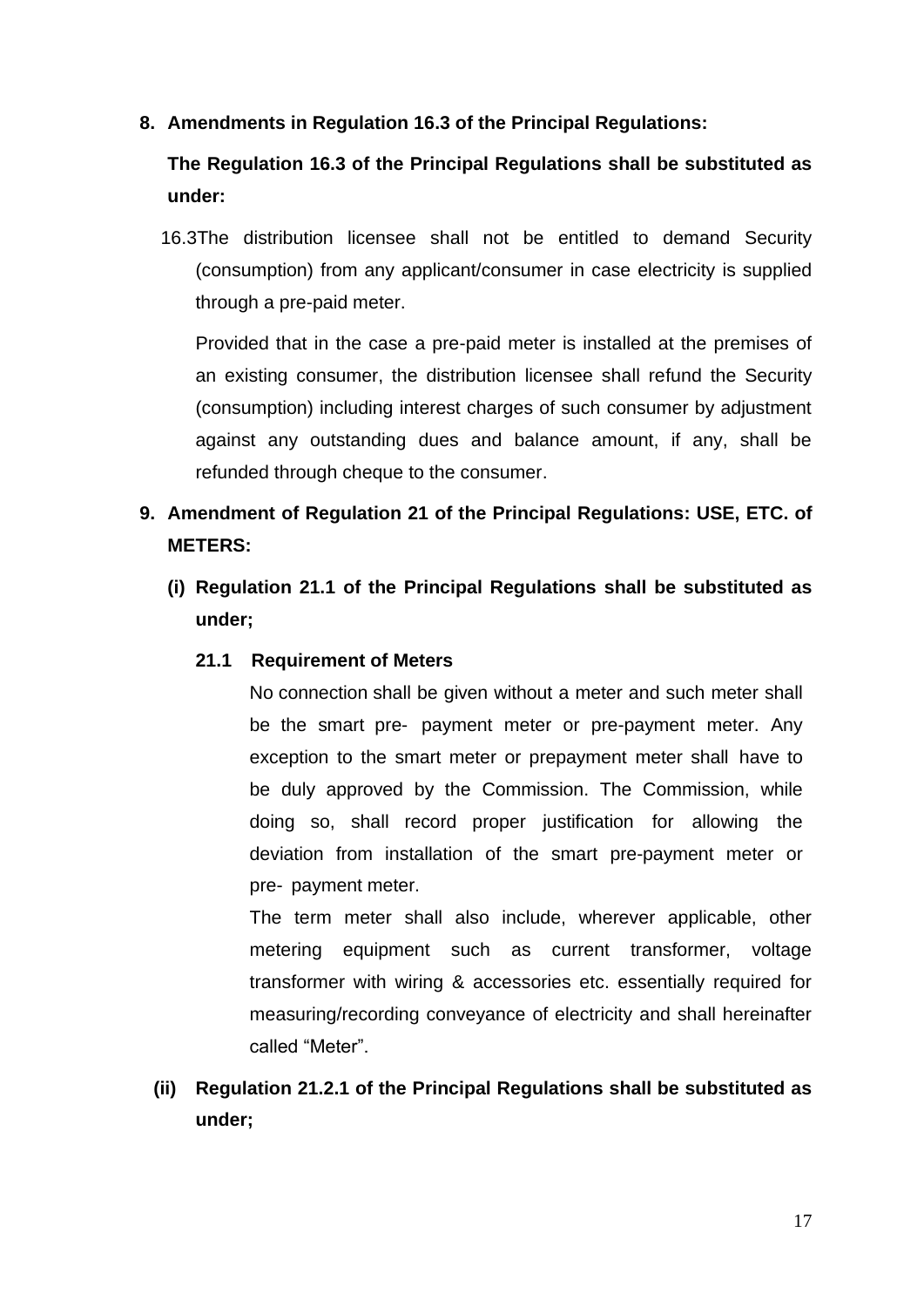**21.2.1** The Consumer meter shall generally be owned by the licensee and the consumer shall pay the monthly rental for such equipment at rates specified in the Schedule of General Charges approved by the Commission.

Provided that in case the licensee has engaged the services of Advanced Metering Infrastructure Service Provider to provide Advanced Metering Infrastructure services for an Advanced Metering Infrastructure project area, the ownership of meters shall remain with Advanced Metering Infrastructure Service Provider during the contract period.

- **(iii) Regulation 21.2.3 of the Principal Regulations shall be amended as under:**
	- **21.2.3** The words "real time display unit" shall be substituted by words "at home display unit".
- **(iv) Regulation 21.2.4 of the Principal Regulations shall be amended as under;**
	- **21.2.4** (a) The first sentence shall be sunstituted as under;

In case a meter is installed outside the premises of a consumer, the service cable from the outgoing terminals of the meter to Miniature Circuit Breaker/main switch installed at the consumer premises shall be provided and maintained by the distribution licensee at its own cost.

- (b) In the second sentence, the words "real time display unit" shall be substituted by words " at home display unit"
- (c) The third & fourth proviso shall be substituted as under: Provided also that the location of meter and height of meter display from floor shall be as specified in IS 15707, as amended from time to time.

Provided also that for outdoor installations, the meters shall be protected by appropriate enclosure of level of protection as specified in IS 15707, as amended from time to time.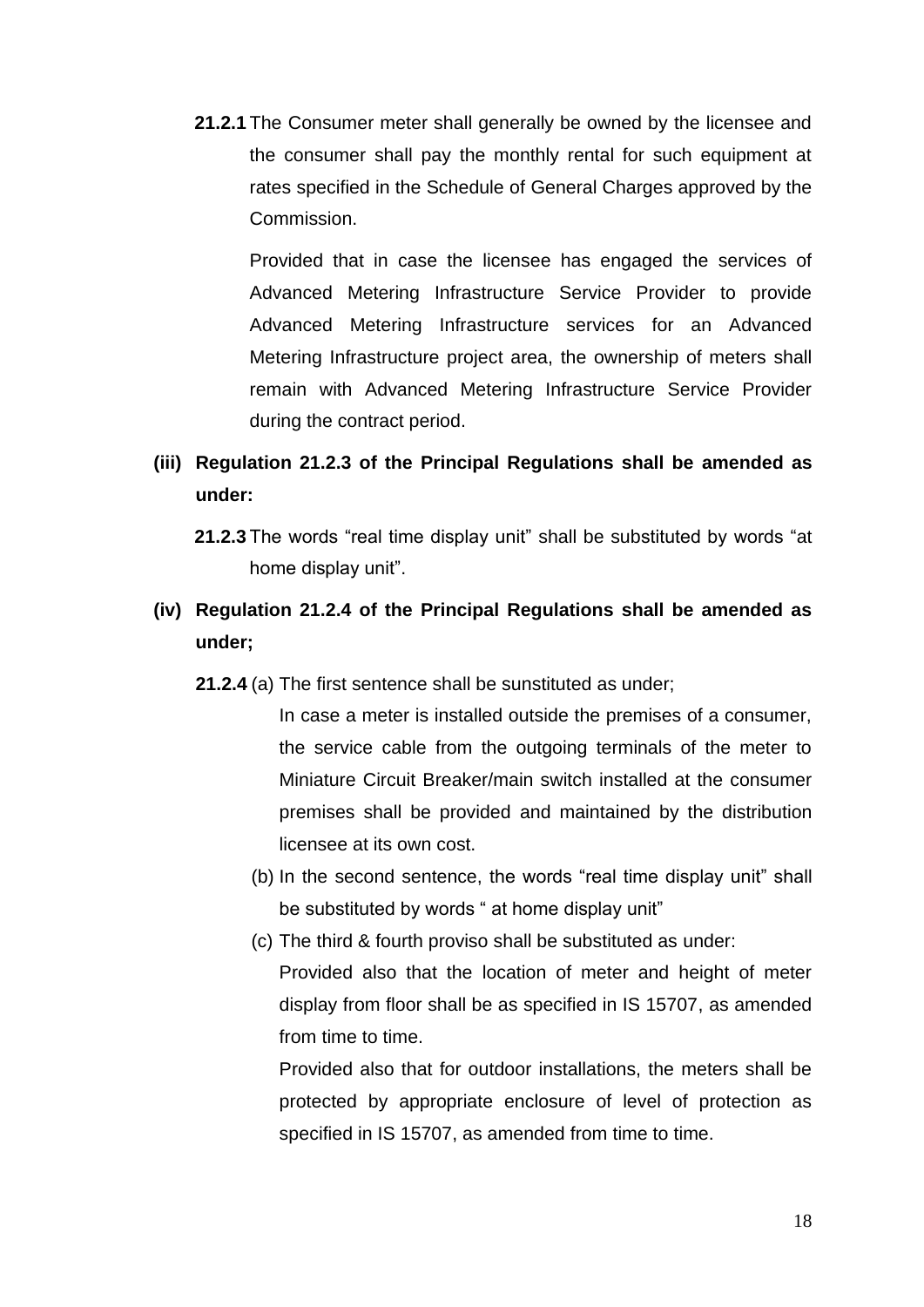#### **(v) The sub-regulation 21.2.7 shall be substituted as under;**

21.2.7 The distribution licensee before introducing any new technology in metering or changing specifications which may affect the billing of the consumers, shall inform the consumers through public notice in at least three leading Newspapers of the State indicating salient features of the new meter and necessary guidelines for its usage.

In case of pre-payment meters, it shall be ensured by the licensee that:

- (i) there is arrangement for recharge of the credit in the meter by the consumer online and offline within area of his supply.
- (ii) the meter shall set off alarm when the balance amount in the meter account has reached the threshold amount defined by the consumer.
- (iii) the electricity supply shall be automatically cut-off once the credit gets exhausted in the meter and there shall be no requirement of 15 days notice. This shall not be treated as disconnection and the supply shall be resumed automatically on recharging.No reconnection fee shall be recovered.
- (iv) In case of offline recharge for prepaid meter, the coupon shall have validity of three months after which the same shall be required to be revalidated.
- (v) adequate number of vending machines for facilitating recharge of coupons in addition to the facility of online recharge shall be provided.
- (vi) there is vending system interoperability so that consumer shall not have any problem in getting recharge coupon from anywhere through any mode as per the availability of the service. It shall be possible to recharge coupon for different make of meters from any vending station.

Provided that in case of pre-paid meter, a rebate of 1% shall be allowed on the energy charges.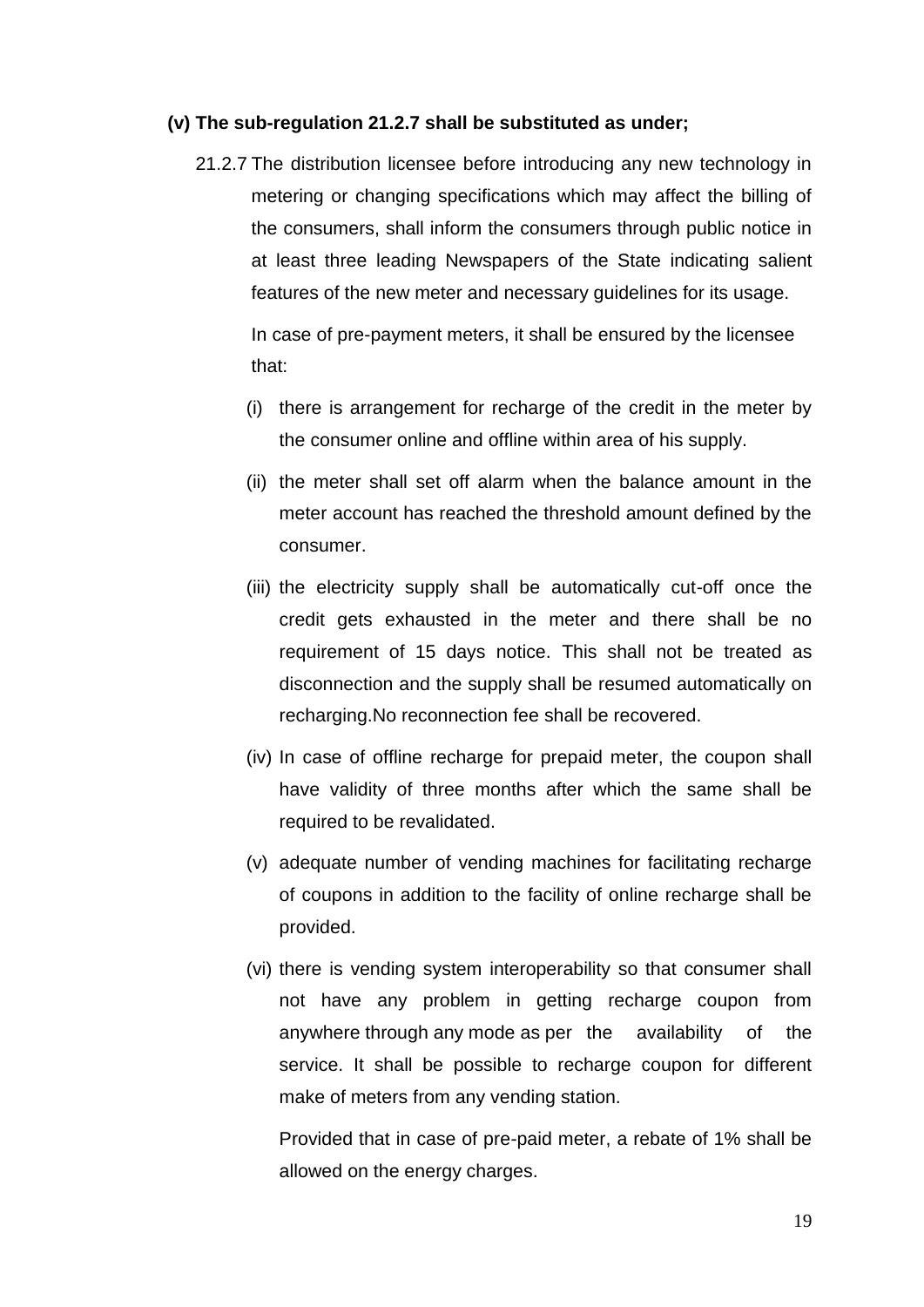# **10.Amendment of Regulation 21.3 of the Principal Regulations: Testing of Meters:**

- **(i) The clause (b) and (c) of the Regulation 21.3.6 shall be substituted as under:**
	- (b) A consumer may also request the distribution licensee to test the meter, if he doubts its accuracy. The distribution licensee shall undertake such testing either at site or in the laboratory within Fifteen (15) working days on receipt of the request from the consumer. No test fee shall be charged from the consumers at the time of reporting The standard reference meter of better accuracy class than the meter under test shall be used for site testing of consumer meter upto 650 volts. The testing of consumer meter above 650 volts should cover entire metering system including CTs, VTs and may be carried out in the laboratory. The onsite testing may be carried out as per regulations 18(2) of CEA (Installation and Operation of Meters) Regulations, 2006, as amended from time to time. A copy of the test results indicating the accuracy of the meter shall be provided to the consumer immediately.
	- (c) If after testing, the meter is found to be correct then the consumer shall be charged testing fee in the electricity bill for the immediately succeeding billing cycle. In case the meter is found to be inaccurate/defective/inoperative then no testing fee shall be recovered from the consumer by the distribution licensee.

Provided that in case meter is found to be damaged or burnt due to the reasons attributed to the consumer then the consumer shall bear the cost of the meter along with testing fee through subsequent bills.

# **(ii) Clause (f) to Regulation 21.3.6 of the principal Regulations shall be added as under:**

If a consumer disputes the results of testing, the meter shall be tested at a third party testing facility selected by the consumer from the list of third party testing agencies approved by the Commission. If it is successfully established that the results of this test are contrary to the results of the test performed by the distribution licensee, then the cost of undertaking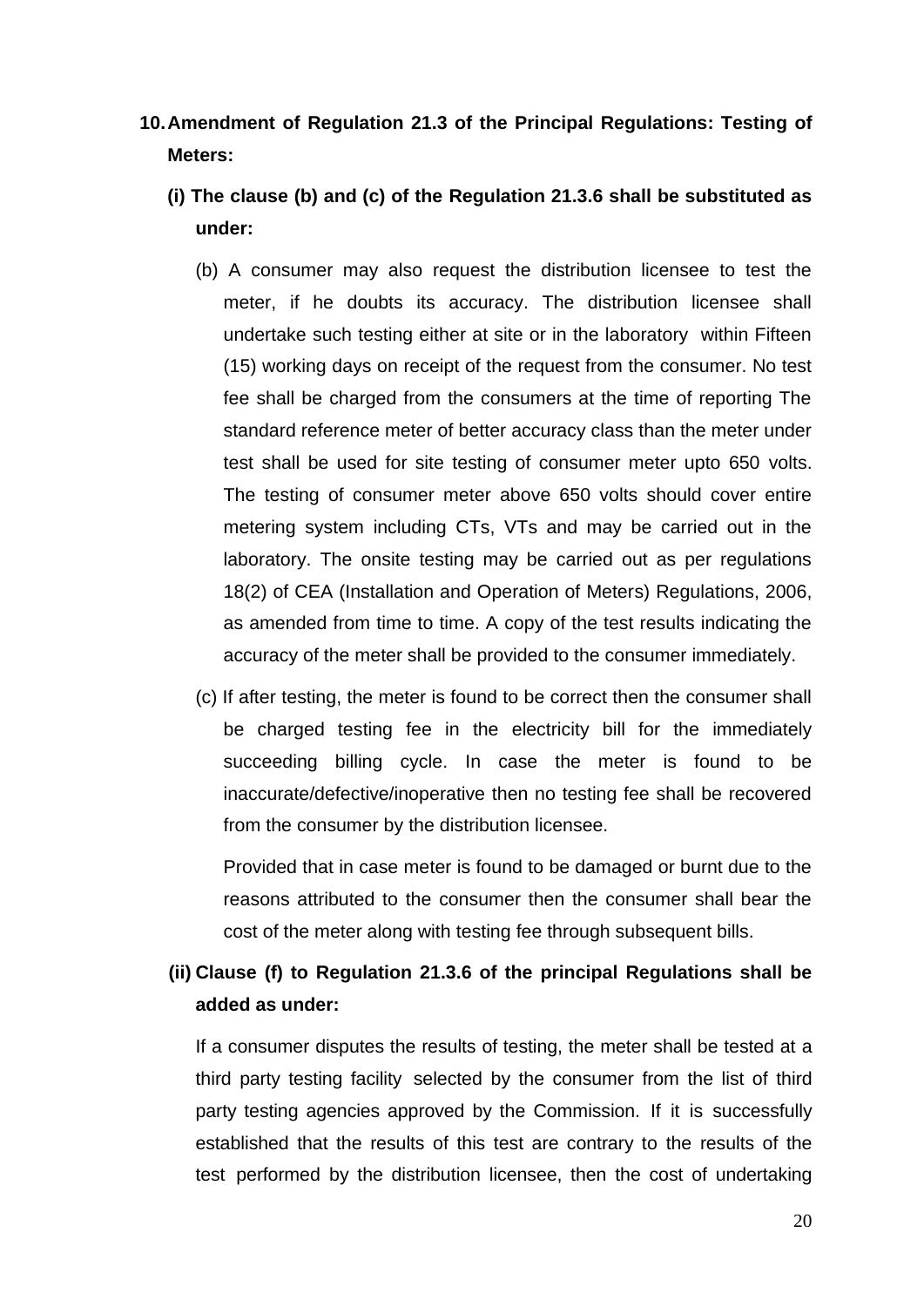such test shall be borne by the distribution licensee. However, in case it is established that the results of this test are same as the results of the test performed by the distribution licensee as per clause (e) above, then the cost of undertaking such test shall be borne by the Consumer. The meter test results and the meter data shall be issued to the consumer after such test has been completed and the said results are final and binding on both the consumer and the distribution licensee.

### **11.Amendment of Regulation 30.2 of the Principal Regulations:**

# **(i) The Regulation 30.2.1 of the Principal Regulations shall be amended as under:**

Following proviso to Regulation 30.2.1 shall be added;

Provided that the distribution licensee may use handheld instrument, meter reading instrument (MRI), or wireless equipment for recording of the meter reading and/or for generation of spot bill;

Provided further that if bills are prepared on the basis of AMR, MRI downloads etc and consumer requests for reading data, the same shall be provided by the licensee.

# **(ii) The clause (a) of Regulation 30.2.3 of the Principal Regulations shall be substituted as under;**

(a) In the event of anticipated long absence, a consumer may deposit in advance an amount equivalent to Fixed Charges along with meter rentals and any other applicable charges for the period of absence. In such cases when a consumer gives prior information in writing about his continued absence, the distribution licensee shall not send any notice or provisional bill to the consumer and his supply line shall not be disconnected. The interest on such advance payment of electricity bills shall be paid as specified in these regulations**.**

# **(iii) The clause (b) of Regulation 30.2.3 of the Principal Regulations shall be substituted as under;**

(b) In case of post payment meters, if the meter reading cannot be taken on account of premises being found locked/inaccessible on two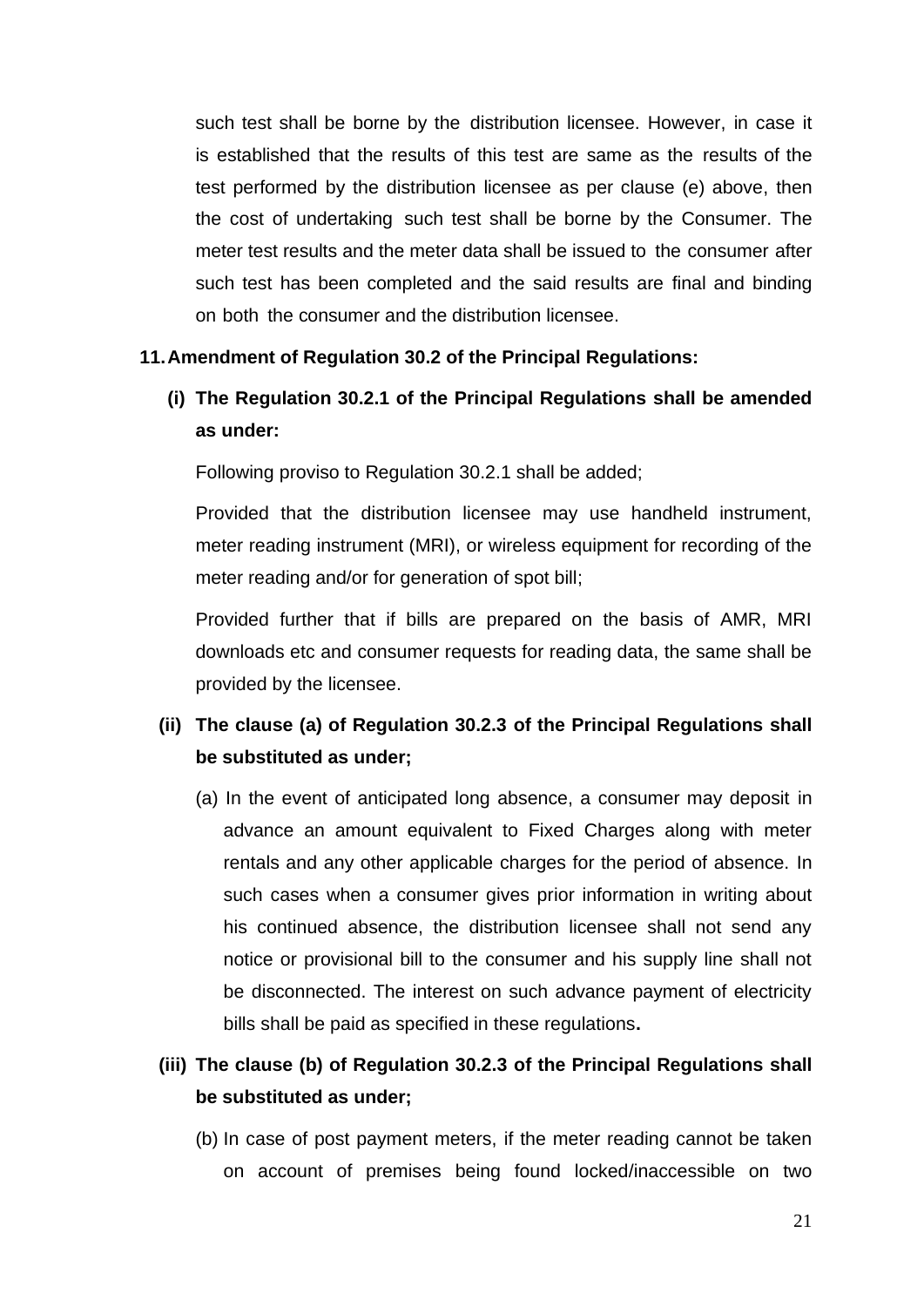consecutive scheduled meter reading dates such a consumer shall be served with a notice to get the reading recorded by a representative of the distribution licensee within 15 days or have option to send the picture of the meter indicating the meter reading and date of meter reading through registered mobile or through registered e-mail to the official authorized by the distribution licensee, failing which the premises shall be disconnected temporarily. An official authorized by the distribution licensee shall personally verify the facts at site before effecting temporary disconnection of supply. In case of continued noncompliance for one month after temporary disconnection, permanent disconnection shall be effected without any further notice. However, temporary disconnection of an essential service consumer may be effected after due notice and prior approval of the officer authorized by the distribution licensee if the premises are found locked on three consecutive scheduled meter reading dates."

# **(iv) Regulation 30.2.4 shall be added after Regulation 30.2.3 of the Principal Regulations as under;**

30.2.4In case of smart meters, the meters shall be read remotely at least once in every month and in case of other pre-payment meters, the meters shall be read by an authorised representative of the distribution licensee at least once in every three months. The data regarding energy consumption shall be made available to the consumer, through website or mobile App or SMS, etc. Consumers having smart prepayment meters may also be given the data access for checking their consumption on real time basis.

#### **12.Amendment of Regulation 30.3 of the Principal Regulations-**

Clause (d) shall be added after clause (c) to Regulation 30.3 of the Principal Regulations as under:

(d) In case of pre-payment metering, the distribution licensee shall issue the bill, to the consumer, on his or her request.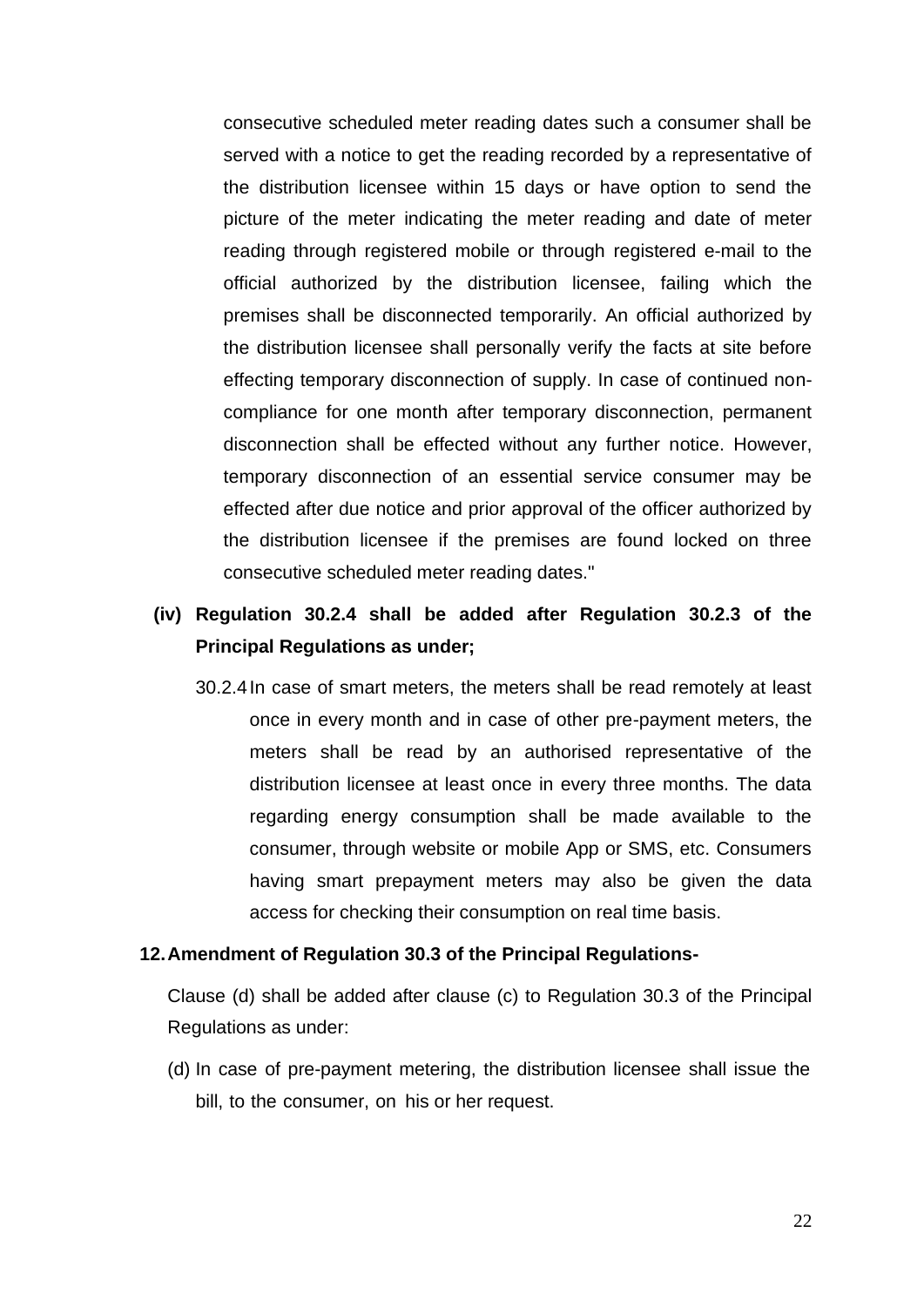## **13.Insertion of new regulation 30.5 A in the Principal Regulations:**

The Regulation 30.5 A shall be added after Regulation 30.5 of the Principal Regulations as under;

30.5A The distribution licensee shall not generate more than two provisional bills for a consumer during one financial year and if the provisional billing continues for more than two billing cycles except under extraordinary situation due to force majeure, the consumer may refuse to pay the dues until bill is raised by the distribution licensee as per actual meter reading.

## **14.Amendment of Regulation 30.8 of the Principal Regulations-**

Following provisos shall be added under Regulation 30.8;

Provided that the distribution licensee shall intimate the consumer about despatch of bill (other than spot bills) through SMS or email, or by both, immediately and the intimation shall consist of the details of bill amount and the due date for payment.

The distribution licensee shall also upload the bill on its website on the day of bill generation:

Provided further that the billing details of last one year for all consumers shall also be made available on the licensee's website.

# **15.Amendment of Regulation 30.10 of the Principal Regulations-**

Regulation 30.10 shall be substituted as under;

### 30.10 **Duplicate Bill**

The Distribution Licensee's notified offices shall maintain facilities to provide duplicate bills immediately on request from a consumer on payment of requisite fee as specified in Schedule of General Charges. Non-receipt of the bill, however, may not entitle a consumer to delay payment beyond the due date.

Provided that in case of non-receipt of bill, the consumer shall have the option to deposit the bill on self assessment basis before the due date calculated on the basis of the consumption of corresponding month of the previous year. In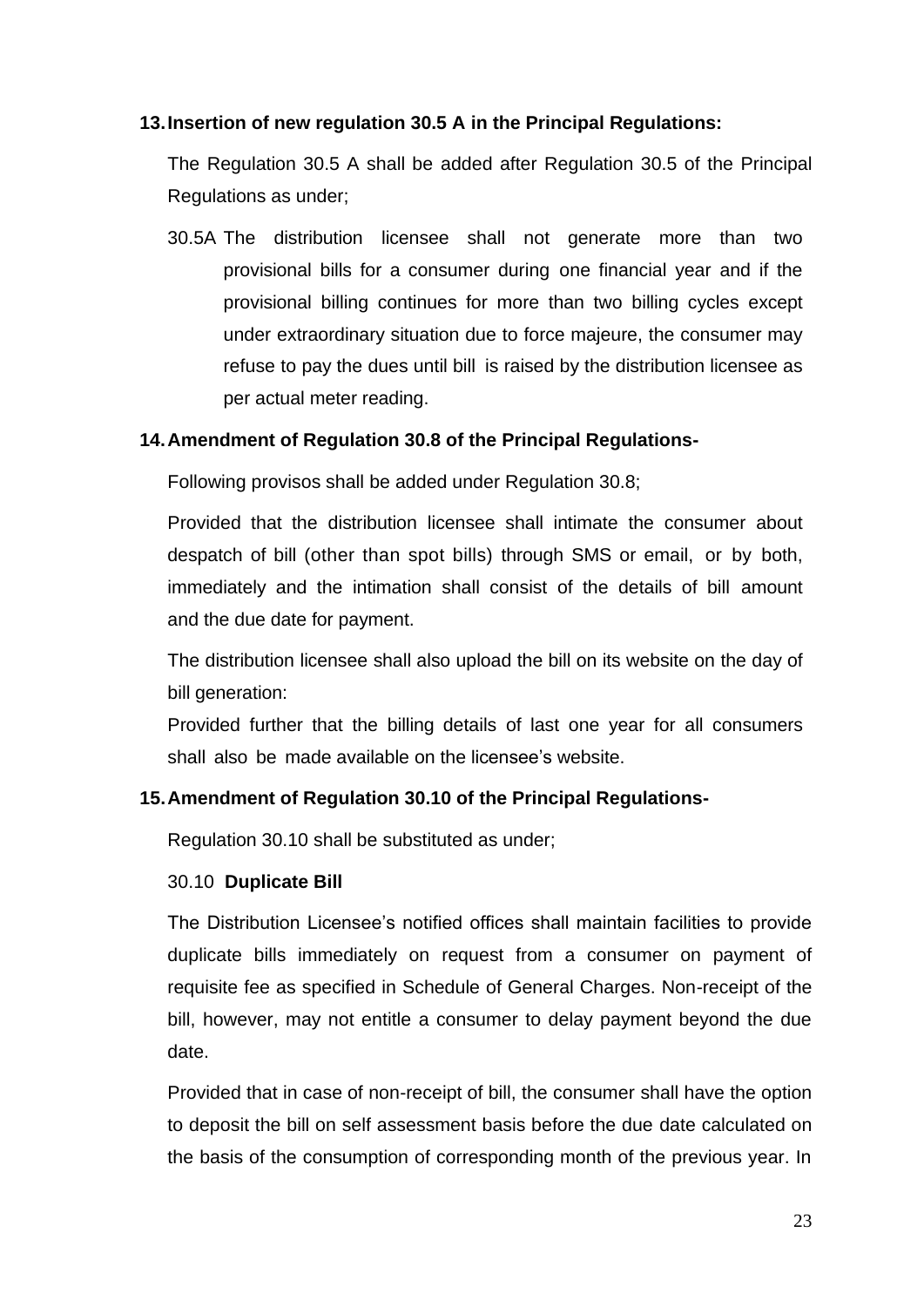case, the consumption of the corresponding month of the previous year is not available then average consumption of last six months shall be considered.

Provided further that the excess or deficit payment, as the case may be, shall be adjusted in the subsequent bill(s).

### **16.Amendment in Regulation 30.11 of the Principal Regulations:**

The second sentence in first proviso to Regulation 30.11 shall be substituted as under;

"In case a consumer does not receive the first bill by the end of the next billing cycle, he may inform the officer/functionary in charge of notified office of the distribution licensee who shall arrange for issue of the bill within seven working days."

## **17. Amendments in Regulation 30.12 of the principal Regulations:**

The Regulation 30.12 of the Principal Regulations shall be substituted as under:

## **30.12 Change of Occupancy/Vacation of premises**

It shall be the responsibility of the owner/occupant of a premises to get a special reading done by the distribution licensee at the time of change of occupancy or on the premises falling vacant. The owner or occupier may request the distribution licensee in writing for a special reading at least 15 days in advance of such a change. The distribution licensee shall arrange a special reading and deliver the final bill, including all arrears till the date of billing, within 7 days of the meter reading. The final bill shall also include payment for the period between the date of special reading and the proposed vacation of the premises on a pro rata basis. On receipt of final payment from the consumer, the distribution licensee shall issue a No-Dues certificate to the consumer within 7 working days from the receipt of final payment.

# **18. Amendment in Regulation 31 of the Principal Regulations-**

Regulation 31.3 of the principal Regulations shall be subsititued as under;

If the due date indicated in the bill for payment is a Sunday or a Public Holiday declared by the State Government or if the distribution licensee's office is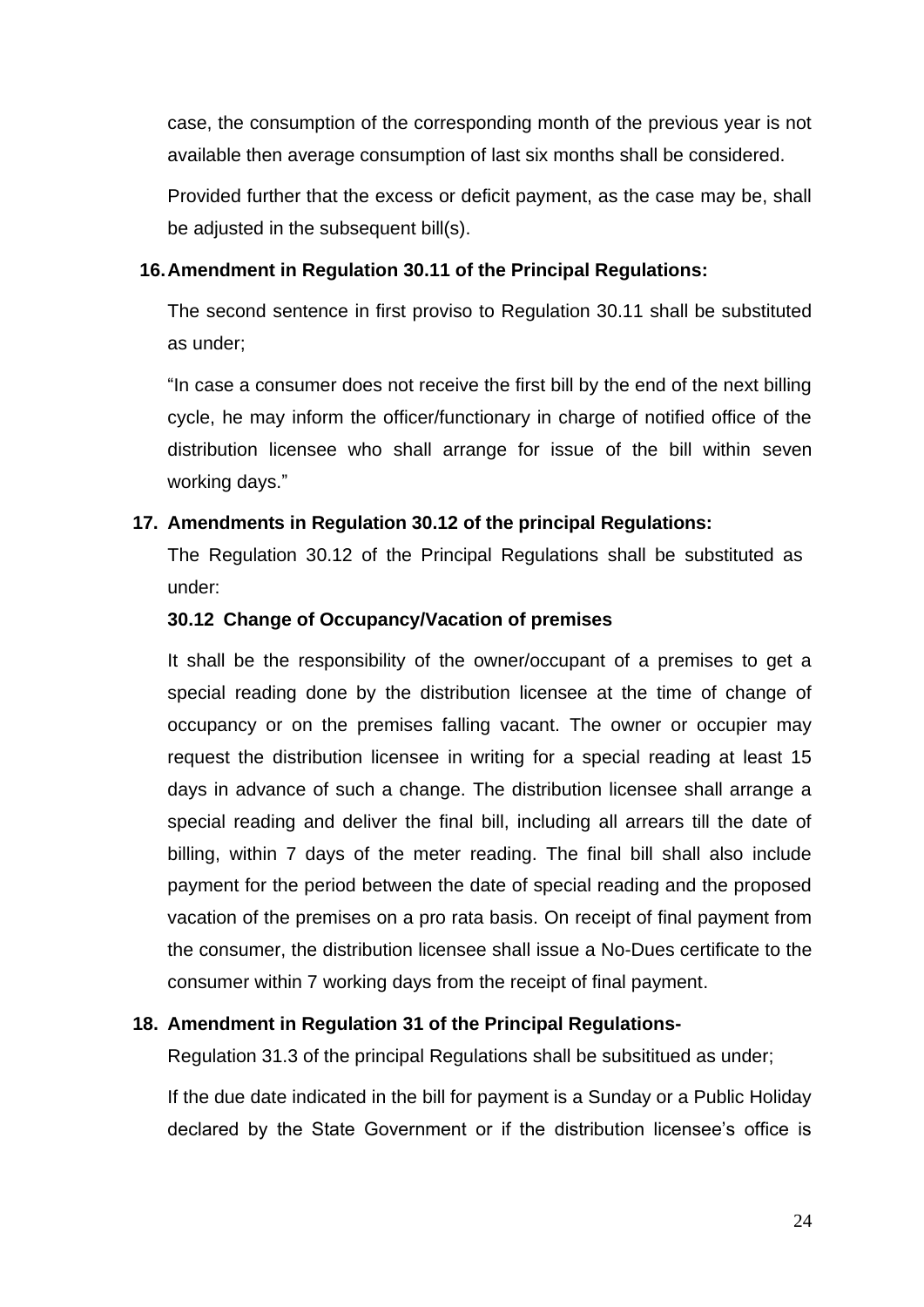closed for any other reason, the succeeding working day shall be treated as the due date.

Provided that in case of payment to be made by a consumer through RTGS and the due date indicated in the bill for payment is a bank holiday/RTGS holiday then the succeeding bank working day shall be treated as the due date.

# **19. Amendment of Regulation 33 of the Principal Regulations: Termination of Agreement-**

### **Regulation 33 of the Principal Regulations shall be substituted as under:**

33.1 In case of continued default in payment of any amount due to the distribution licensee by any consumer for a period of more than six months, the distribution licensee shall terminate the agreement executed with the consumer and dismantle the electric line or works connected with the supply of electricity to the consumer.

Provided that the distribution licensee may retain the electric line or plant in case it is likely to used for other consumers or to retain right of way.

- 33.2 A consumer may also request the distribution licensee for disconnection of supply and termination of agreement from a future date. On receipt of such a request, the licensee shall arrange a special meter reading and prepare the final bill. The supply shall be disconnected by the distribution licensee immediately after receipt of all outstanding amounts till that date. The balance amount due to any consumption between the final reading and the permanent disconnection, if any, may be adjusted against Security (consumption) and Security (meter) with the licensee. The balance security deposit shall be refunded to the consumer within a period of 7 working days.
- 33.3 If a refund due is delayed beyond a period of seven working days of termination of the agreement as per regulation 33.1 or 33.2 above, the distribution licensee shall, without prejudice to other rights of the consumer, pay interest on such refund for such period of delay at Bank Rate (as on 1st April of each year) as notified by RBI plus 4%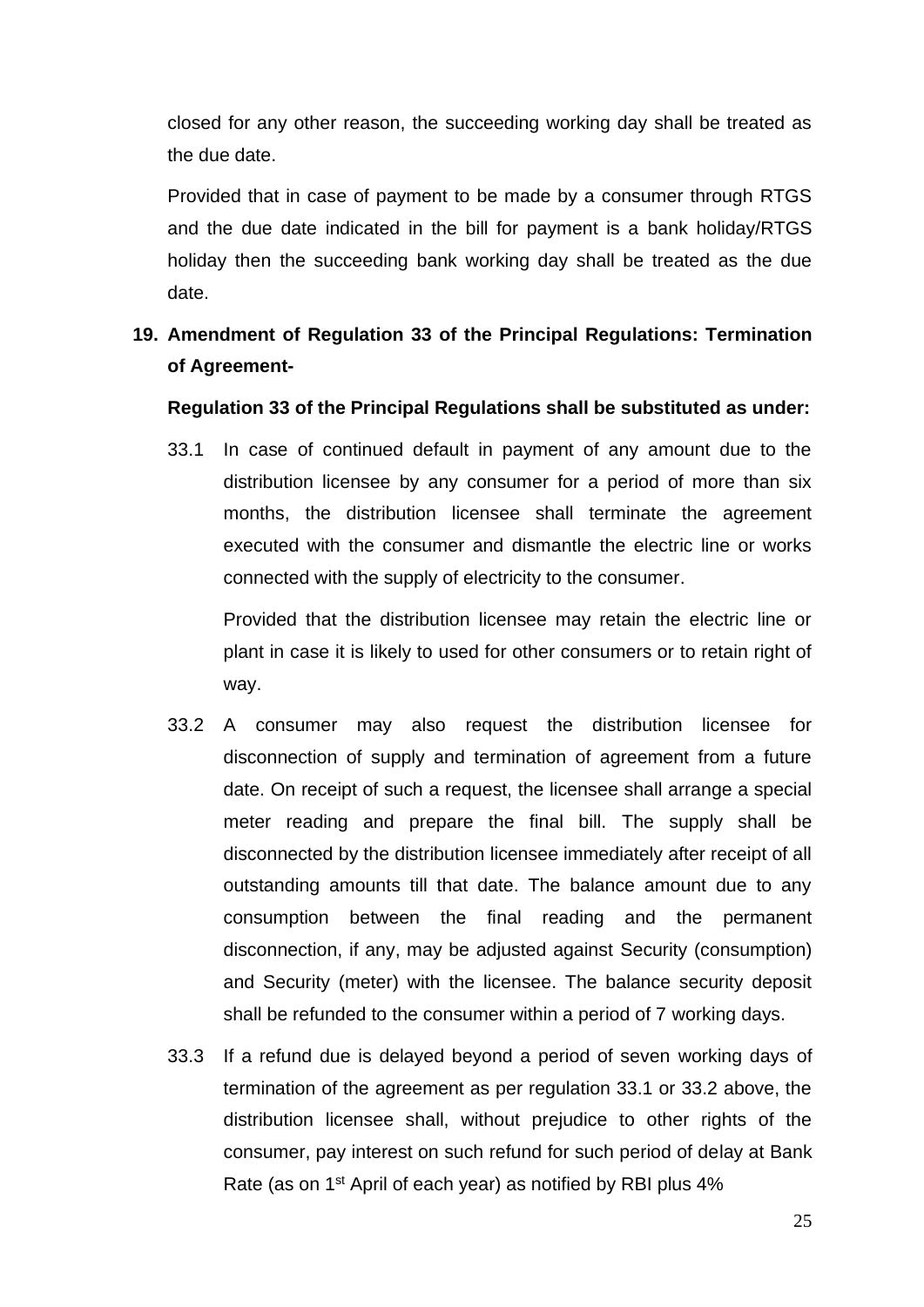## **20. Amendment of Regulation 34.2 of the Principal Regulations:**

The first paragraph of Regulation 34.2 of the Principal Regulations shall be substituted as under;

Where a distribution licensee has disconnected supply of electricity to any premises in consequence of a default on the part of the consumer and if the consumer seeks reconnection within 6 months from the date of disconnection then the distribution licensee shall resume supply of electricity (other than theft cases) within six working hours from the time the consumer:

- (a) ---------------------------------
- (b) ------------------------------------
- (c) ----------------------------------------

## **21.Amendment of Regulation 25 of the Principal Regulations-**

Regulation 25 of the Principal Regulations shall be substituted as under;

# **25. CONSUMER SERVICE & CONSUMER GRIEVANCES REDRESSAL MECHANISM**

### **25.1 Call Centre for Consumer Services .-**

- (1) For providing common services like new connection, disconnection, reconnection, shifting of connection, change in name and particulars, load change, replacement of meter, no supply, the distribution licensee shall establish a centralised 24x7 toll-free call centre with effect from such date as may be specified by the Commission.
- (2) While other modes to provide services like paper application, email, mobile, website, etc., may continue, the licensees shall endeavour to provide all services through a common Customer Relation Manager (CRM) System to get a unified view of all the services requested, attended and pending, at the backend for better monitoring and analytics.
- (3) The CRM shall have facilities for SMS, email alerts, notifications to consumers and officers for events like receipt of application, completion of service, change in status of application, etc; online status tracking and auto escalation to higher level, if services are not provided within the specified time period.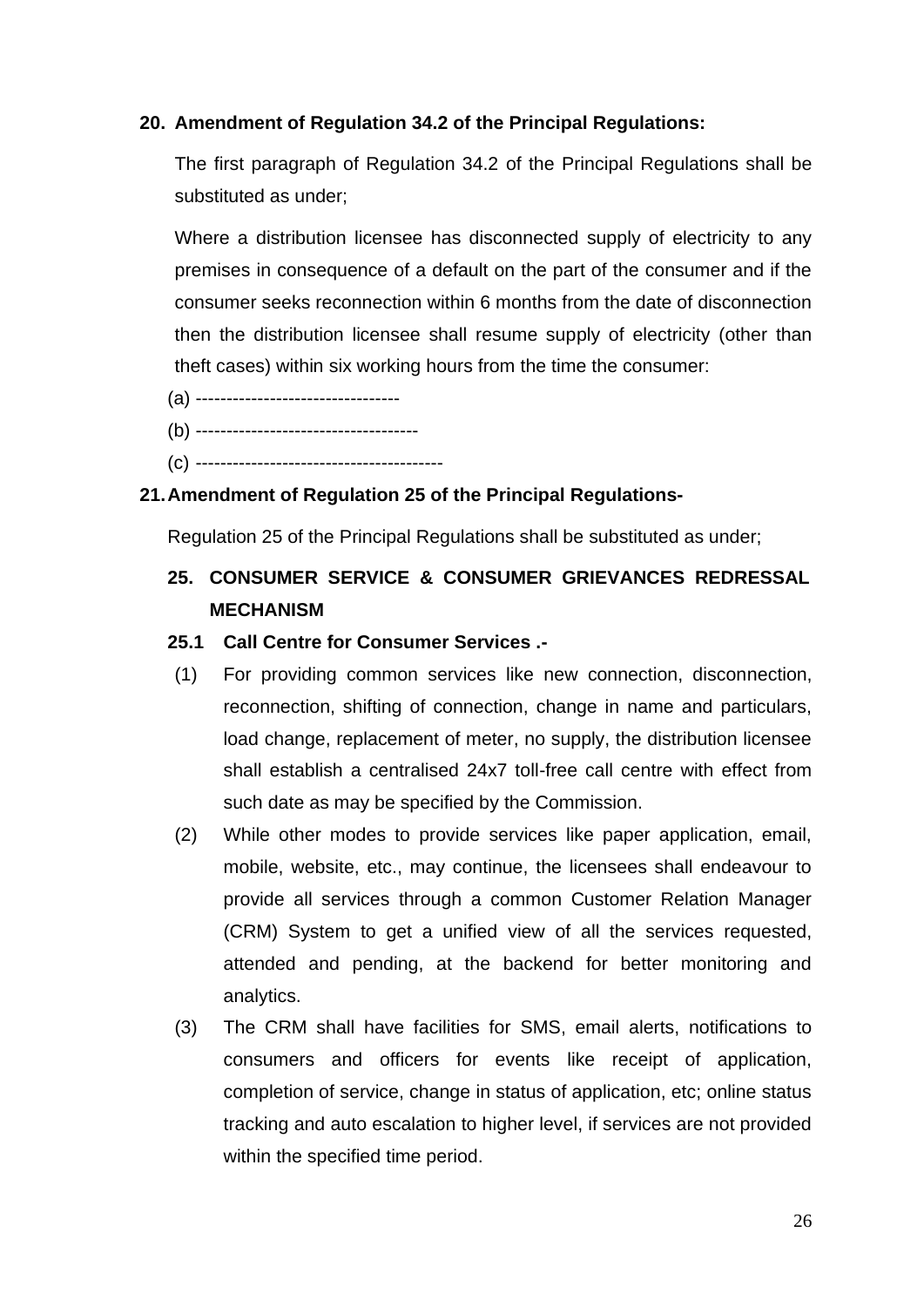(4) The distribution licensee shall, in addition to its notified offices and centralized call centre, set up an adequate number of complaint centres for the registration/redressal of the complaints by consumers/applicants.

### **25.2 Consumer Grievances Redressal Forum**

The distribution licensee shall establish Consumer Grievance Redressal Forum (CGRF) under sub-section (5) of section 42 of the Act read with Electricity (Rights of Consumers) Rules, 2020 and PSERC (Forum & Ombudsman) Regulations, 2016, as amended from time to time, at different levels to cater the needs of the sub- division, division, circle, zone, company level. The forum shall be headed by an officer of the licensee of appropriate seniority. The forum shall consist of officers of the licensee and have not more than four members as consumer and prosumer representatives. The Commission shall nominate one independent member who is familiar with the consumer affairs. The forum may be assigned different types of grievances depending on the nature of the grievance and the level at which it can be best resolved.

Any complainant aggrieved by the non-redressal of his/her grievance by the distribution licensee may himself/herself or through his/her authorized representative, approach the Appropriate Forum established by the distribution licensee as per PSERC (Forum and Ombudsman) Regulations, 2016, as amended from time to time, in writing for the redressal of his/her grievance.

In case of non-compliance of the order of the Appropriate Forum within the specified period, the aggrieved person may approach the appropriate authority as per the provisions of PSERC (Forum and Ombudsman) Regulations, 2016, as amended from time to time.

### **25.3 Redressal of Grievances by Ombudsman**

25.3.1 A complainant aggrieved by an order of the Corporate Forum or non-redressal of grievance by the Corporate Forum within the prescribed period shall have the right to submit an appeal to the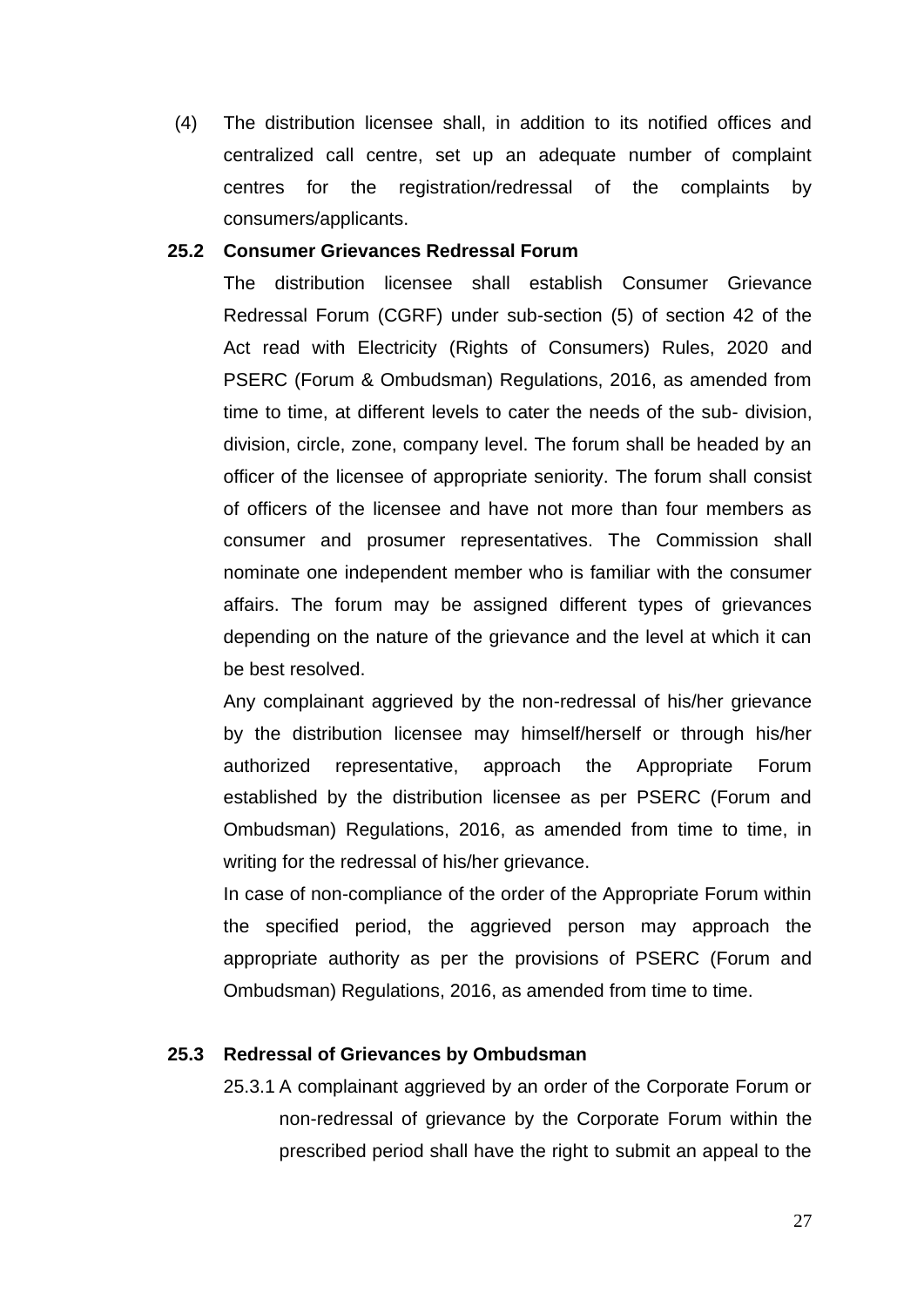Ombudsman as per the provisions of PSERC (Forum and Ombudsman) Regulations, 2016, as amended from time to time.

25.3.2 In case of non-compliance of award/order of the Ombudsman within the specified period, the consumer may approach the Ombudsman as per provisions of PSERC (Forum and Ombudsman) Regulations, 2016, as amended from time to time.]

#### **25.4 Registration of Complaints/Reporting mechanism**

- 25.4.1 Complaints pertaining to failure/interruption of supply listed in para 1 of Annexure-1 shall be registered by the distribution licensee at the complaint centres and/or centralized call centre in the format specified in Annexure-3A The complainant shall be immediately intimated of the complaint number and the date and time of its registration.
- 25.4.2 All other complaints listed in para 2 to 7 of Annexure-1, shall be registered in the notified offices of the distribution licensee and/or centralized call centre in the Proforma at Annexure-3B. The complainant shall be immediately intimated of the complaint number and date & the time of its registration.
- 25.4.3 All complaints shall be attended to/rectified first by the officer/functionary in charge of the notified office within the time limits specified by the Commission. In case the complainant is not satisfied with the response or there is no response, the complainant shall have the right to approach the Appropriate Forum as specified in the PSERC (Forum and Ombudsman) Regulations, 2016, as amended from time to time.
- 25.4.4 The Commission may at any time review the adequacy of the complaint centres set up by the distribution licensee and functioning of centralized Call Centre. The Commission may issue such directions to the distribution licensee as deemed necessary in the interest of consumers.
- 25.4.5 The distribution licensee shall every month compile data of complaints registered in format 3A and 3B, in the proforma at Annexure-4 and furnish the same to the Commission along with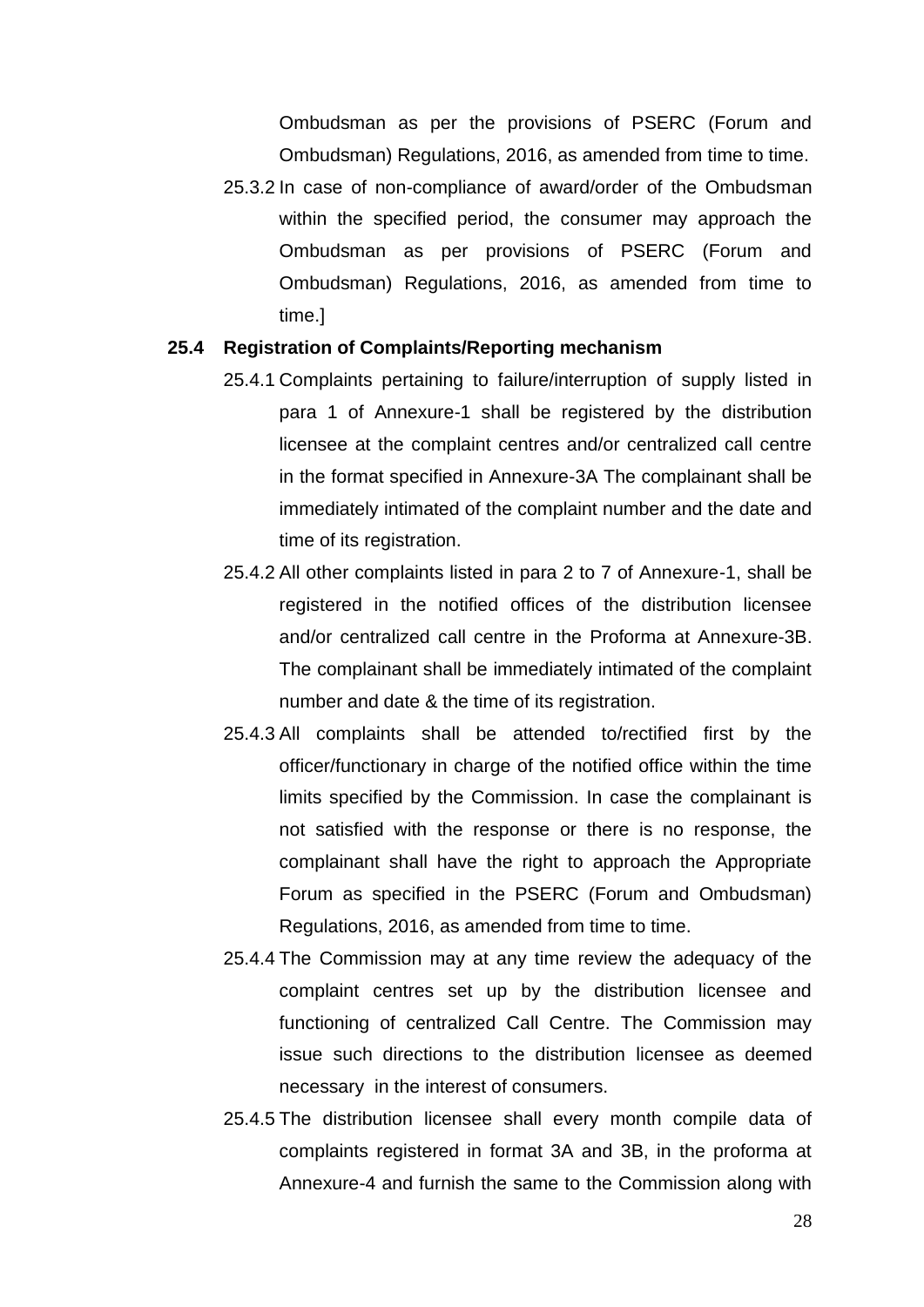the half yearly/ annual reports to be submitted as per Regulation 27.

25.5 The distribution licensee shall be required to maintain standards of performance for supply to all consumers as specified in Annexure-1. The periods specified in these standards are the maximum time permissible for services to be provided to the consumers. It shall, however, be the endeavor of the distribution licensee to provide the best possible services well before the time limits specified in these Regulations.

# **22. Amendment of Regulation 26 of the Principal Regulations: PAYMENT OF COMPENSATION-**

Regulation 26 of the Principal Regulations shall be substituted as under:

26.1 In the event of failure to meet the Standards of Performance specified in Annexure-1, the distribution licensee shall be liable to pay compensation to the affected consumers as specified in Annexure-5.

Provided that the maximum limit of compensation payable in case of violation of any Standard of Performance shall be Rs. 10,000/- except in case of reference no. 1.2(e), (h), (i) and 4 of Annexure-5 where the maximum limit of compensation shall be Rs. 20,000/-. In case affected consumers are more than one, the amount of compensation within this limit shall be shared by all the claimant consumers for each notified office and this amount shall be distributed equally amongst all the claimant consumers who have been awarded the compensation by the competent authority.

26.2 The aggrieved consumer(s) may submit the claim for compensation in the format to the Nodal officer of the Appropriate Forum and as per the procedure specified in PSERC (Forum and Ombudsman) Regulations, 2016, as amended from time to time, within one month from the date of cause of action. The amount shall be paid to the affected consumer(s) by way of adjustment in the electricity bills of the immediately succeeding months upon the award of compensation.

Provided that consumer(s) shall be automatically compensated, as may be specified by the Commission, for those parameters which can be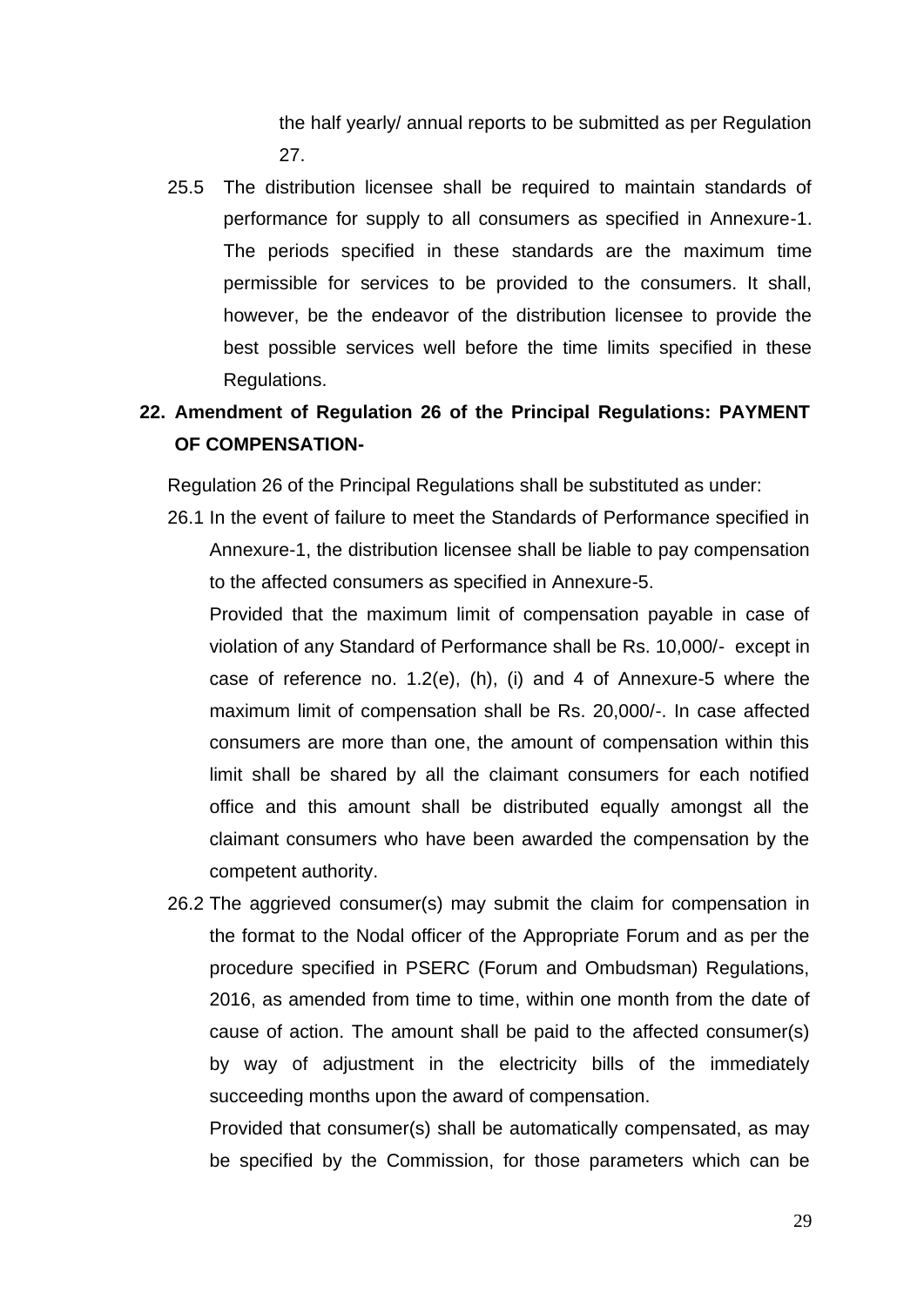monitored remotely when it can be successfully established that there is a default in performance of the distribution licensee. In such case, the amount shall be paid to affected consumer(s) in the electricity bills of the immediately succeeding billing cycle.

Provided further that an aggrieved consumer(s), not satisfied with the orders of the Appropriate Forum, may approach the Corporate Forum within 2 months from the receipt of the order as per the provisions of PSERC (Forum and Ombudsman) Regulations, 2016, as amended from time to time.

Provided also that the aggrieved consumer(s), not satisfied with the orders of the Corporate Forum, may approach the Ombudsman within 30 days from the receipt of the order of the Forum.

26.3 The compensation payable by the distribution licensee under Regulation 26.1 and attributable to its negligence/inefficiency shall not be allowed as a pass-through expense in the Aggregate Revenue Requirements of the Licensee.

#### **23.Amendment of clause 3 of Annexure-1 of the Principal Regulations-**

The clause 3 of Annexure-1 of the Principal Regulations shall be substituted as under;

### **3. COMPLAINTS ABOUT METERS**

- 3.1 The distribution licensee shall inspect and check correctness of a meter within three working days of receipt of a complaint or report by its authorized official/officer/representative. If the meter is defective (i.e. it is stuck up, running slow, fast or creeping), the distribution licensee shall replace the meter within 24 hours in urban areas and 72 hours in rural areas of the confirmation regarding defective meter from the field officials.
- 3.2 The distribution licensee shall replace a burnt out or stolen meter within 24 hours in urban areas and 72 hours in rural areas of the receipt of a complaint. Supply to the consumer shall, however, be immediately restored even by bypassing the meter till such time a new meter is installed.
- **24.Amendment of Annexure-2: OVERALL STANDARDS OF PERFORMANCE** Annexure 2 of the Principal regulations shall be substituted as under: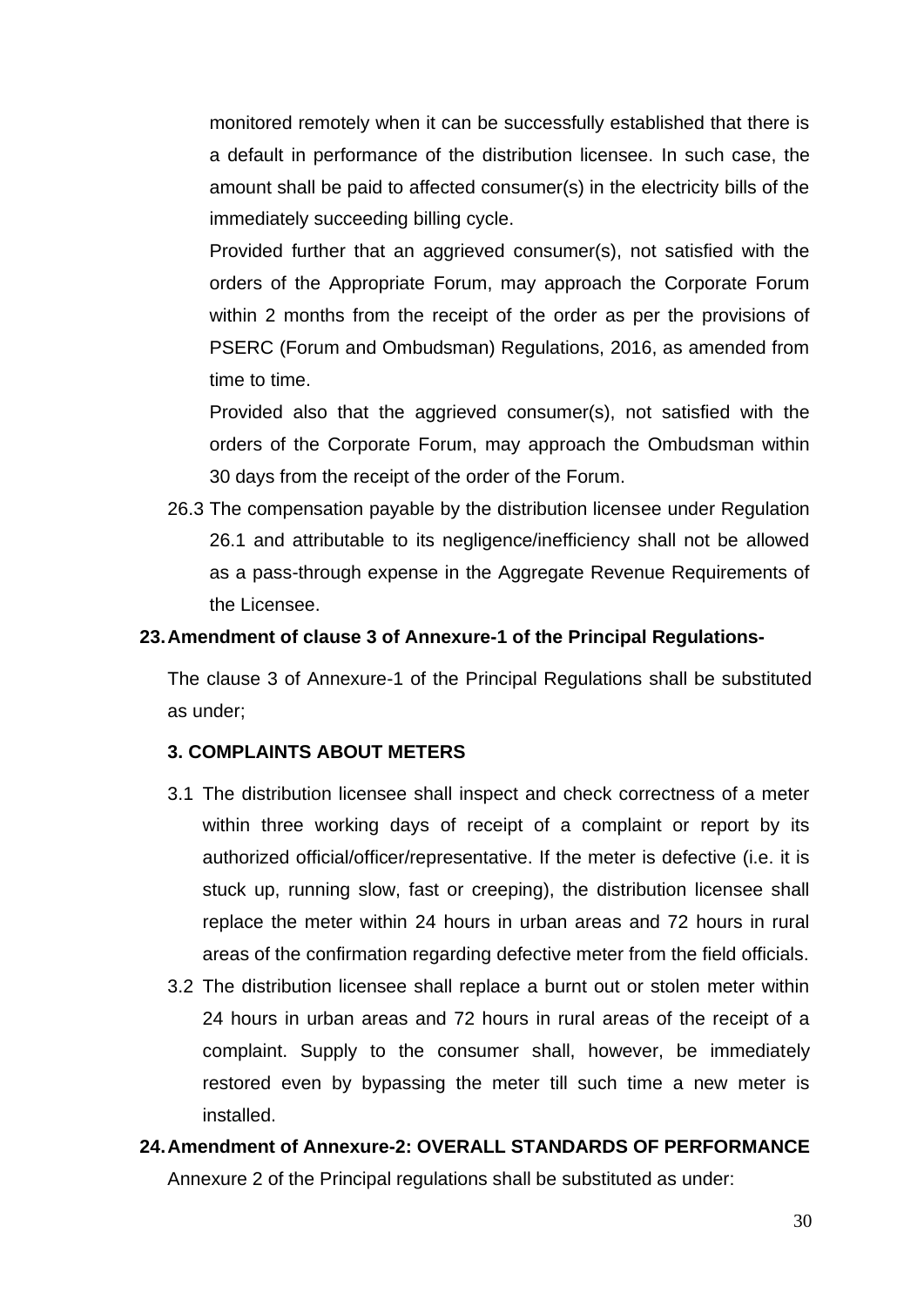### **(1) Long or Sustained Supply Voltage Interruptions**

The Distribution Licensee shall calculate the reliability of its distribution system on the basis of number and duration of sustained or long supply voltage interruptions (longer than 3 min) in a reporting period, using the following indices:

- i. System Average Interruption Frequency Index (SAIFI);
- ii. System Average Interruption Duration Index (SAIDI);

The Indices shall be computed for the distribution licensees for each month for all the 11kV and 66/33kV feeders in the supply area, and then aggregating the number and duration of all interruptions in that month for each feeder. The Indices shall be computed using the following formulae:

$$
SAIFI = \frac{\sum_{i=1}^{N} A_i * N_i}{N_t}
$$

$$
SAIDI = \frac{\sum_{i=1}^{N} B_i * N_i}{N_t}
$$

**Where** 

 $A_i$  = Total number of sustained interruptions (each longer than 3 min) on i<sup>th</sup> feeder for the month;

 $B_i$  = Total duration in minutes of all sustained interruptions (longer than 3  $min$ ) on  $i<sup>th</sup>$  feeder for the month:

 $N_i$  = Number of Customers on i<sup>th</sup> feeder affected due to each sustained interruption;

 $N_t$  = Total number of customers served by the Distribution Licensee in the supply area;

n = number of 11kV and 66/33kV feeders in the licensed area of supply;

(2) The distribution licensee shall maintain the reliability on monthly basis within the limits specified in table below:

| Reliability<br>Indices |              | Limits         |  |              |               |     |
|------------------------|--------------|----------------|--|--------------|---------------|-----|
|                        | <b>URBAN</b> |                |  | <b>RURAL</b> |               |     |
| <b>SAIDI</b>           | 600          | <b>Minutes</b> |  | per 900      | Minutes       | per |
|                        |              | customer       |  | customer     |               |     |
| <b>SAIFI</b>           | 15           | interruptions  |  | per 25       | interruptions | per |
|                        |              | customer       |  | customer     |               |     |

**Table 12: Limits for Reliability indices**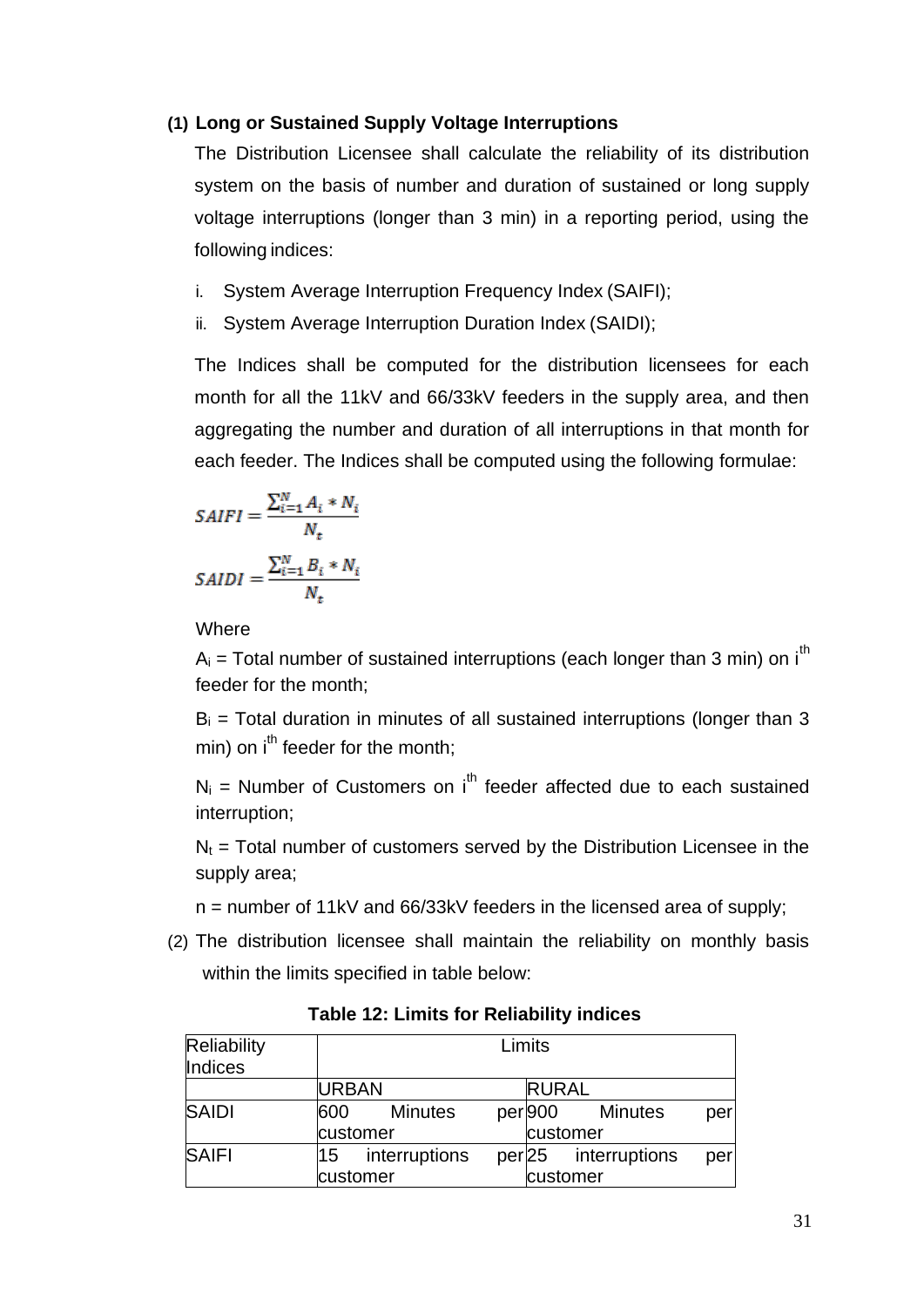While calculating the given reliability indices, the following types of interruptions shall not be taken into account:

- i. Momentary outages of duration less than three minutes.
- ii. Outages due to Force Majeure events such as cyclone, floods, storms , war, mutiny, civil commotion, riots, lightning, earthquake, lockout, grid failure, fire affecting licensee's installations and activities;
- iii. Outages that are initiated by the National Load Despatch Centre/ Regional Load Despatch Centre/State Load Despatch Centre during the occurrence of failure of their facilities;

While calculating the given reliability indices, the interruptions due to scheduled or planned outages shall be taken into account. The distribution licensee shall strive to capture reliability indices data directly from the feeder monitoring system and there should not be any manual interventions as far as possible.

The Distribution Licensee shall maintain data on the reliability indices specified above for each zone/circle/division on a monthly basis.

The Distribution Licensee shall put up, at the end of each month, such monthly information on reliability indices, on website of the Distribution Licensee and shall submit such report quarterly to the Commission.

# **25. Amendment of Annexure 5 of the principal Regulations:-**

Annexure-5 of the principal Regulations shall be substituted as under;

**Annexure 5** 

| Ref.<br>No. | Complaint<br>classification    | <b>Standard</b> | standard                                                                                                    | Compensation payable for each<br>block of delay for violation of                                    | <b>Designated</b><br>functionary<br>to deliver the                            |  |
|-------------|--------------------------------|-----------------|-------------------------------------------------------------------------------------------------------------|-----------------------------------------------------------------------------------------------------|-------------------------------------------------------------------------------|--|
|             |                                |                 | <b>Compensation</b><br>payable<br>to<br>individual<br>consumer if the<br>event affects a<br>single consumer | Compensation<br>payable to each<br>consumer if the<br>affects<br>event<br>more than one<br>consumer | service/<br>Mode<br>of<br>compensatio<br>n [Manual(M)<br>or Automatic<br>(A)] |  |
| 1.1         | Normal fuse off call/complaint |                 |                                                                                                             |                                                                                                     |                                                                               |  |
| (a)         | Cities and towns/urban         | Within 4 hours  | Rs.100/-<br>each<br>in.                                                                                     | Rs. 50/-<br>in each                                                                                 | Concerned                                                                     |  |

# **COMPENSATION PAYABLE TO CONSUMERS IN CASE OF VIOLATION OF MINIMUM STANDARDS OF PERFORMANCE** (See Reg. 26)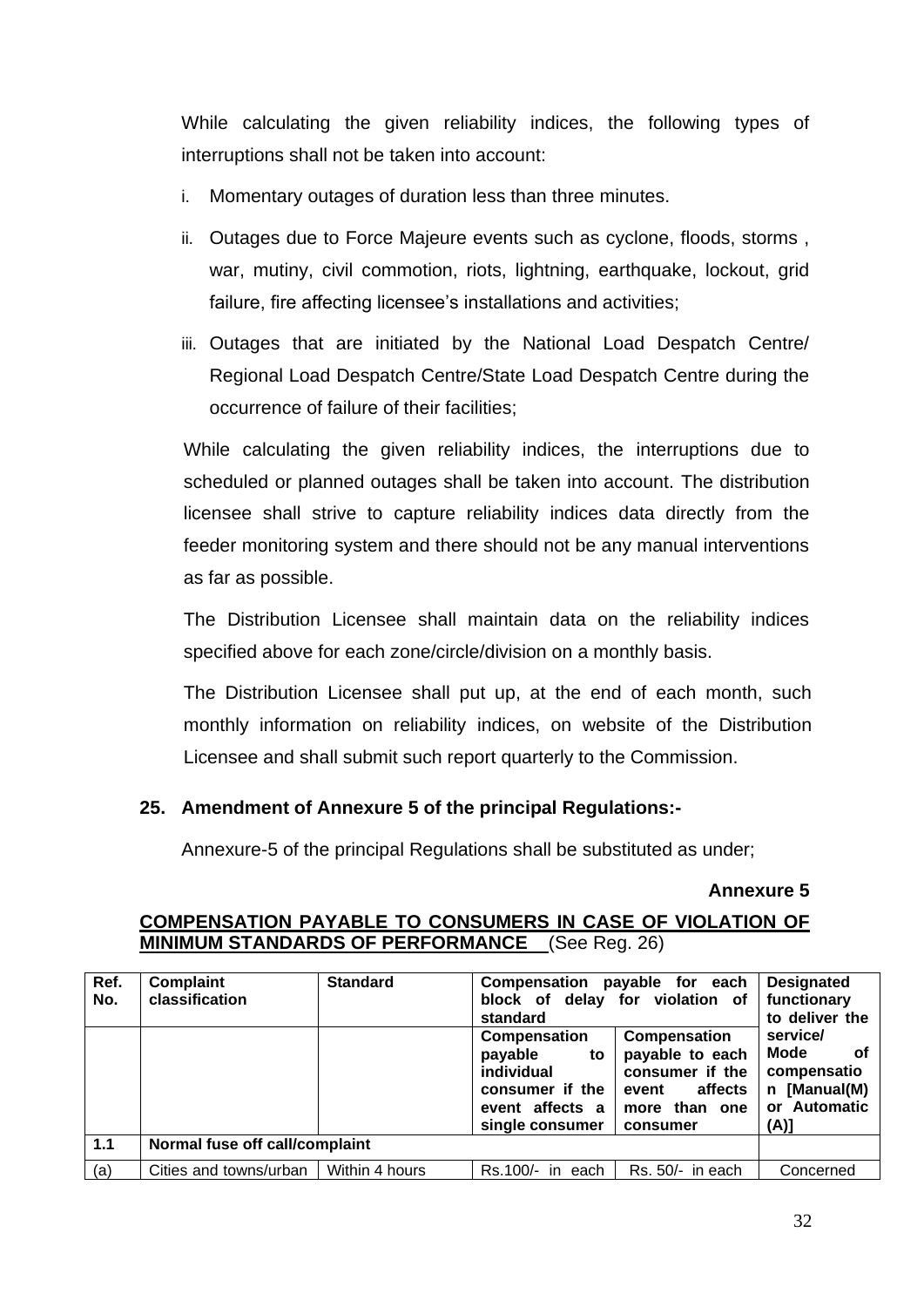|     | areas                                                        |                                            | block of 2/4 hrs                       | block of 2/4 hrs                       | Lineman                 |
|-----|--------------------------------------------------------------|--------------------------------------------|----------------------------------------|----------------------------------------|-------------------------|
| (b) | Rural areas                                                  | Within 8 hours                             |                                        |                                        | (A)                     |
| 1.2 | <b>Overhead Line breakdowns</b>                              |                                            |                                        |                                        |                         |
|     | <b>LT Line</b>                                               |                                            |                                        |                                        |                         |
| (a) | Cities and towns/urban                                       | Within 8 hours                             | Rs.100/- in each                       | Rs.50/- in each                        | JE/Incharge of          |
|     | areas                                                        |                                            | block of 4/6 hrs                       | block of 4/6 hrs                       | area                    |
| (b) | Rural areas                                                  | Within 12 hours                            |                                        |                                        | (A)                     |
|     | HT mixed feeder                                              |                                            |                                        |                                        |                         |
| (c) | Cities and towns/urban                                       | Within 8 hours                             | Rs. 200/- in each                      | Rs. 100/- in each                      | JE/Incharge of          |
|     | areas                                                        |                                            | block of 4/6 hrs.                      | block of 4/6 hrs.                      | area                    |
| (d) | Rural areas<br>HT Cat. II, III & IV                          | Within 12 hours<br>Within 6 hours          | 2000/-<br>Rs.                          | 1000/-<br>Rs.                          | (A)<br>(A)              |
| (e) | feeder                                                       |                                            | in.<br>block of 3<br>each<br>hrs.      | in.<br>each block of 3<br>hrs.         |                         |
|     | <b>EHT Line</b>                                              |                                            |                                        |                                        |                         |
| (f) | Normal fault such as<br>Disc Insulator failure               | Within 12 hours                            | Rs.1000/- in each                      | Rs.500/- in each                       | AE/AEE<br>incharge of   |
| (g) | Major fault such as<br>Conductor Breakdown                   | Within 24 hours                            | block of 6/12 hrs                      | block of 6/12 hrs                      | the Line<br>(A)         |
|     | EHT Line feeding not more than 2<br>consumers or cluster S/S |                                            |                                        |                                        |                         |
| (h) | Normal fault such as                                         | Within 8 hours                             |                                        |                                        | AE/AEE                  |
| (i) | Disc Insulator failure<br>Major fault such as                | Within 16 hours                            | Rs. 2000/-in each<br>block of 4/8 hrs. | Rs. 1000/-in each<br>block of 4/8 hrs. | incharge of<br>the Line |
|     | Conductor Breakdown                                          |                                            |                                        |                                        | (A)                     |
|     | Breakdowns including breakage of poles                       |                                            |                                        |                                        |                         |
| (j) | Cities and towns/urban<br>areas                              | Within 12 hours                            | Rs.100/- in each                       | Rs.50/- in each                        | JE/Incharge of<br>area  |
| (k) | Rural areas                                                  | Within 24 hours                            | block of 6/12 hrs                      | block of 6/12 hrs                      | (A)                     |
| 1.3 | Underground cable breakdowns                                 |                                            |                                        |                                        |                         |
|     | Cities.<br>towns/urban                                       | Within 24 hours                            | $Rs.100/-$ in each                     |                                        | JE/Incharge of          |
|     | and rural areas                                              |                                            | block of 12 hrs                        | Rs.50/- in each<br>block of 12 hrs     | area<br>(A)             |
| 1.4 | <b>Distribution Transformer failure</b>                      |                                            |                                        |                                        |                         |
| (a) | Cities and towns/urban                                       | Within 24 hours                            |                                        |                                        | JE/Incharge of          |
|     | areas                                                        |                                            | Rs.200/- in each<br>block of 12/24 hrs | Rs.100/- in each<br>block of 12/24 hrs | area                    |
| (b) | Rural areas                                                  | Within 48 hours                            |                                        |                                        | (A)                     |
| 1.5 | <b>Transformer</b><br><b>Power</b>                           | Within 15 days                             | 2000/-<br>Rs.<br>for                   | 1000/-for<br>Rs.                       | Sr.Xen/Grid             |
|     | failure (with primary                                        |                                            | day<br>each<br>of                      | day<br>each<br>of                      | const.                  |
|     | voltage upto 66000                                           |                                            | default                                | default                                | (A)                     |
| 1.6 | volts)                                                       | Rectification of                           |                                        |                                        |                         |
|     | <b>Street Light Faults</b>                                   | i)<br>line faults within 4                 | Rs. 100 200/- for<br>each<br>day<br>of |                                        | JE/Incharge of<br>area  |
|     |                                                              | hours                                      | default                                |                                        | (M)                     |
|     |                                                              | ii) Replacement of                         |                                        |                                        |                         |
|     |                                                              | defective<br>units                         |                                        |                                        |                         |
|     |                                                              | within 24 hours                            |                                        |                                        |                         |
| 1.9 | <b>Period of Scheduled Outage</b>                            |                                            |                                        |                                        |                         |
| (a) | Maximum duration in a                                        | Not to exceed 6                            | Rs.200/- in each                       | Rs.100/- in each                       | JE/Incharge of          |
|     | single stretch                                               | hours in a day                             | case of default                        | case of default                        | area                    |
|     |                                                              | during the months                          |                                        |                                        | (M)                     |
|     |                                                              | from Apr to Oct & 8<br>hrs in a day during |                                        |                                        |                         |
|     |                                                              | the months from                            |                                        |                                        |                         |
|     |                                                              | Nov to March                               |                                        |                                        |                         |
| (b) | Restoration of supply                                        | By not later than                          |                                        |                                        |                         |
|     |                                                              | 6.00 PM                                    |                                        |                                        |                         |
|     |                                                              |                                            |                                        |                                        |                         |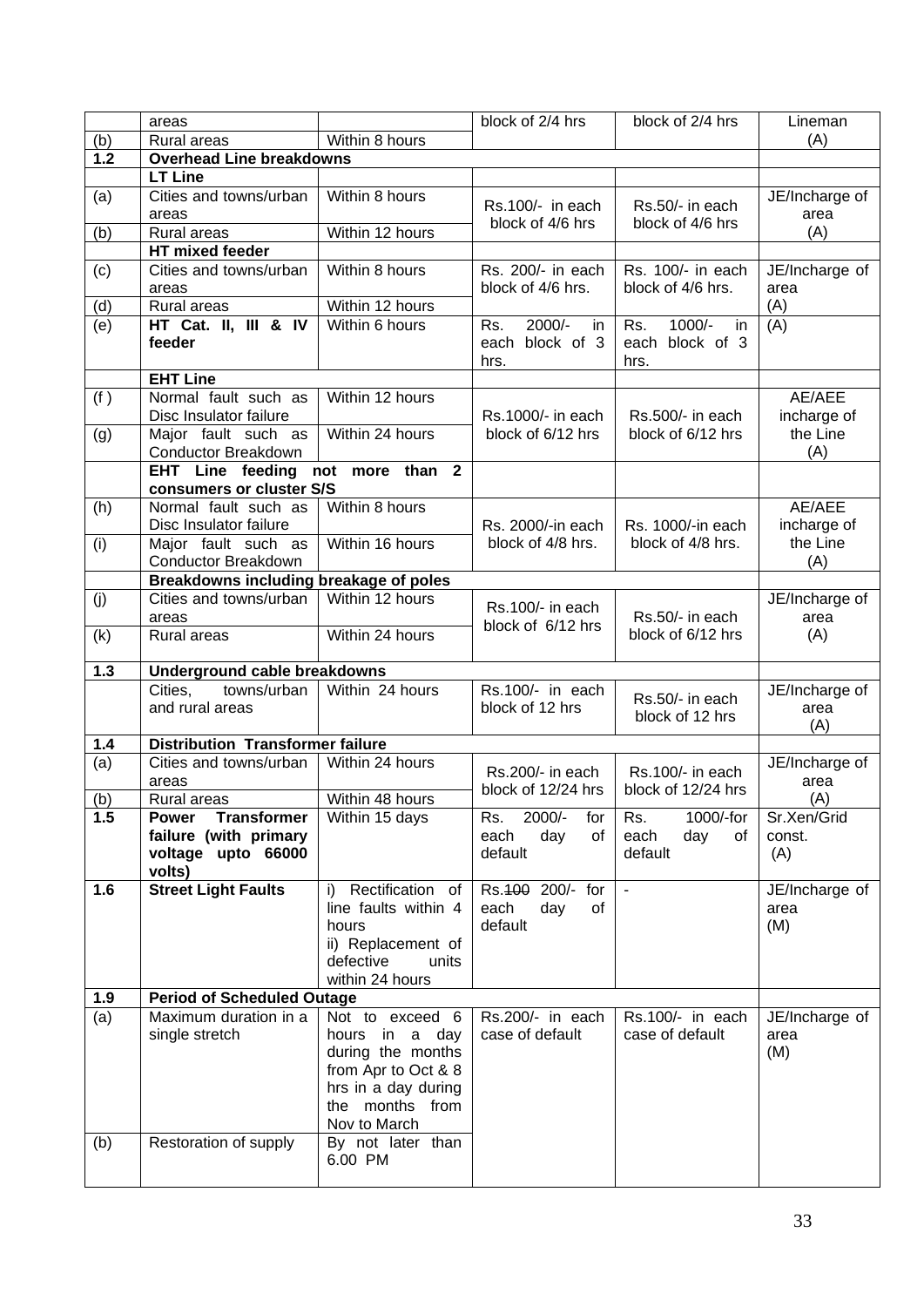| 2.1              | <b>Voltage fluctuations</b>                                                        |                                                                                                                                                                                                       |                                                                             |                                     |                                                   |
|------------------|------------------------------------------------------------------------------------|-------------------------------------------------------------------------------------------------------------------------------------------------------------------------------------------------------|-----------------------------------------------------------------------------|-------------------------------------|---------------------------------------------------|
| (a)              | Due to loose joint                                                                 | Within 4 hours                                                                                                                                                                                        | Rs. 200 for each<br>block of 2 hrs.                                         | Rs.100/- for each<br>block of 2 hrs | JE Incharge of<br>area<br>(M)                     |
| (b)              | <b>No</b><br>expansion/<br>enhancement<br>of<br>network involved                   | Within 2 working<br>days                                                                                                                                                                              | Rs.200/- for each<br>day of default                                         | Rs.100/- for each<br>day of default | JE/Incharge of<br>area<br>(M)                     |
| (c)              | of<br>Up<br>gradation<br>distribution<br>system<br>required                        | Within 30 days                                                                                                                                                                                        | Rs.500/- for each<br>day of default                                         | Rs.250/- for each<br>day of default | AE/AEE<br>Incharge<br>of<br>area/ function<br>(M) |
| 3.               | <b>Meter complaints</b>                                                            |                                                                                                                                                                                                       |                                                                             |                                     |                                                   |
| $\overline{3.1}$ | Inspection<br>and<br>replacement of slow,<br>fast/creeping, stuck up<br>meters     | Inspection within 3<br>working days and<br>replacement within<br>24 working hours in<br>urban areas and 72<br>working hours<br>in<br>rural<br>of<br>areas<br>receipt<br><sub>of</sub><br>confirmation | Rs.200/- for each<br>day of default                                         | Not applicable                      | JE/Incharge of<br>area<br>(M)                     |
| 3.2              | Replacement of burnt<br>meters                                                     | Within 24 working<br>urban<br>hours<br>in<br>72<br>and<br>areas<br>working hours in<br>rural areas of the<br>receipt<br>0f<br>complaint.                                                              | Rs. 300/- for each<br>day of default                                        | Not applicable                      | JE/Incharge of<br>area<br>(M)                     |
| 4.               | Release of new connection/additional load/demand feasible from existing<br>network |                                                                                                                                                                                                       |                                                                             |                                     |                                                   |
| (a)              | Release of supply                                                                  | Within 7 days for<br><b>DS/NRS</b><br>Within 15 days for<br>other than DS/NRS                                                                                                                         | Rs. 200/- for each<br>day of default                                        | Not applicable                      | AE/AEE<br>Incharge<br>of<br>area<br>(A)           |
|                  | Network expansion/enhancement required to release supply                           |                                                                                                                                                                                                       |                                                                             |                                     |                                                   |
| (b)              | Release of supply -<br>Low Tension                                                 | Within 30 days                                                                                                                                                                                        | Rs. 400/- for each<br>day of default                                        | Not applicable                      | AE/AEE<br>Incharge<br>of<br>area                  |
| (c)              | Release of supply $-$  <br>High Tension 11000<br>volts                             | Within 45 days                                                                                                                                                                                        | $\overline{\mathsf{Rs}}$ .<br>for<br>2000/-<br>of<br>day<br>each<br>default |                                     | (A)                                               |
| (d)              | Release of supply<br>High Tension 33000<br>volts                                   | Within 75 days                                                                                                                                                                                        |                                                                             |                                     |                                                   |
| (e)              | Release of supply -<br><b>Extra High Tension</b>                                   | Within 90 days                                                                                                                                                                                        |                                                                             |                                     |                                                   |
| (f)              | Erection of substation<br>required for release of<br>supply                        | Within<br>time<br>the<br>period approved by<br>the Commission                                                                                                                                         | 2000/-for<br>Rs.<br>each<br>day<br>of<br>default                            |                                     |                                                   |
| 5.               | Transfer of title and conversion of services                                       |                                                                                                                                                                                                       |                                                                             |                                     |                                                   |
| (a)              | Transfer of title and/or<br>change of category                                     | Within 7 working<br>days in case of LT<br>consumer and 14<br>days in case of<br>HT/EHT<br>consumers                                                                                                   | 1000/-<br>Rs.<br>for<br>of<br>each<br>day<br>default                        | Not applicable                      | AE/AEE<br>Incharge of<br>area<br>(M)              |
| (b)              | from<br>Conversion<br>LT<br>single phase to LT<br>three phase or vice              | Within 30 days                                                                                                                                                                                        | Rs. 200/- for each<br>day of default                                        |                                     |                                                   |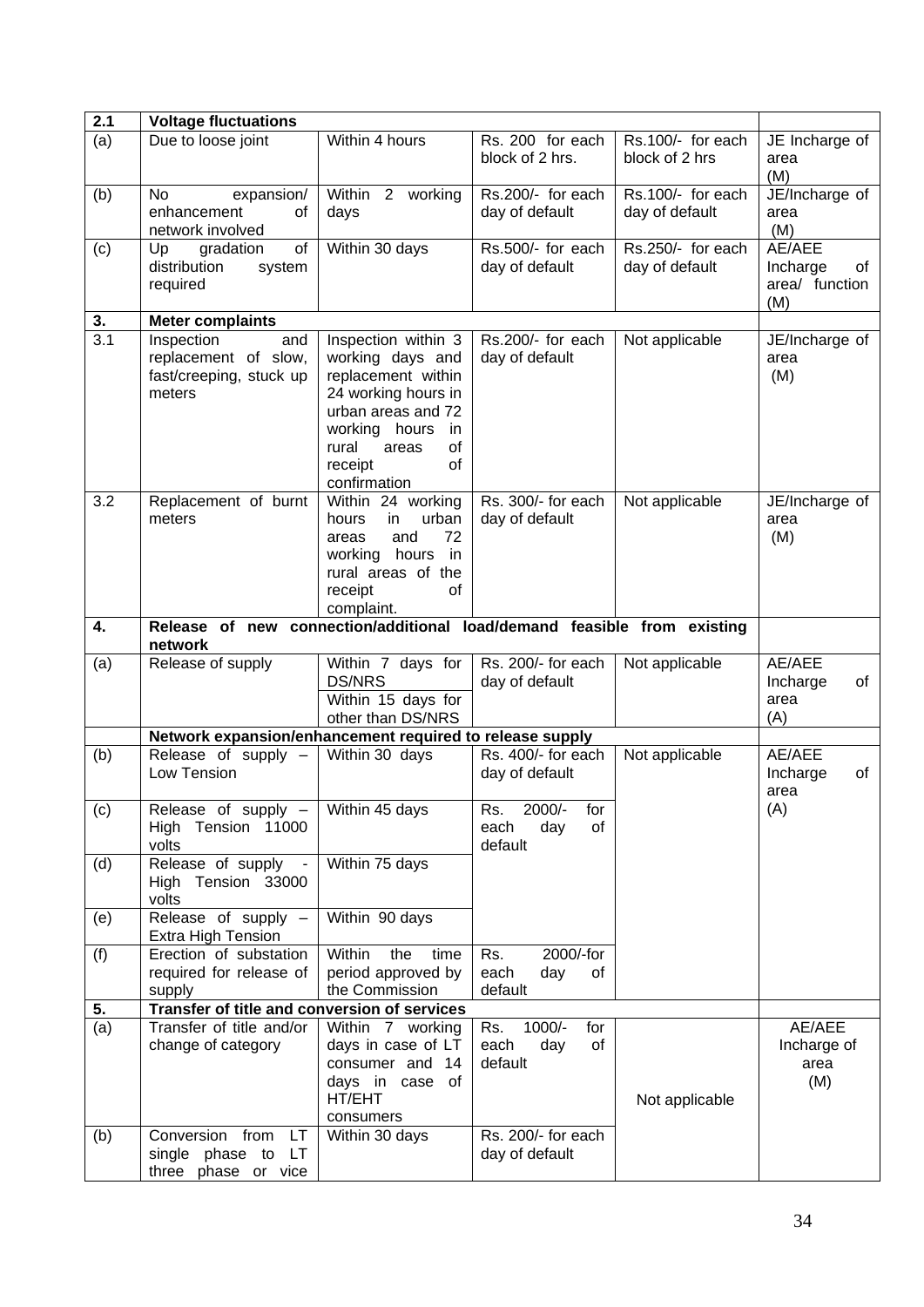|     | versa                                                                                     |                                                                                                                                                                             |                                                                      |                                                                                   |                               |
|-----|-------------------------------------------------------------------------------------------|-----------------------------------------------------------------------------------------------------------------------------------------------------------------------------|----------------------------------------------------------------------|-----------------------------------------------------------------------------------|-------------------------------|
| 6.  | <b>Shifting of Meter/Service Connection &amp; other services</b>                          |                                                                                                                                                                             |                                                                      |                                                                                   |                               |
| (a) | Shifting of Meter within<br>premises                                                      | Within <sub>3</sub><br>working<br>days                                                                                                                                      |                                                                      |                                                                                   | AE/AEE<br>Incharge of         |
| (b) | Service<br>Shifting<br>of<br>Connection                                                   |                                                                                                                                                                             |                                                                      |                                                                                   | area<br>(M)                   |
|     | <b>LT Connection</b><br><b>HT Connection</b>                                              | 10 working days<br>20 days                                                                                                                                                  | Rs. 200/- for<br>each day of                                         | Not applicable                                                                    |                               |
| (c) | Shifting of LT/HT lines<br>upto 11 kV                                                     | Within 20 days                                                                                                                                                              | default                                                              |                                                                                   |                               |
| (d) | Shifting of HT lines<br>above 11 kV                                                       | Within 30 days                                                                                                                                                              |                                                                      |                                                                                   |                               |
| (e) | Shifting of distribution<br>Transformer                                                   | Within 30 days                                                                                                                                                              |                                                                      |                                                                                   |                               |
| 7.  | <b>Complaints about Consumer's Bills &amp; restoration of supply</b>                      |                                                                                                                                                                             |                                                                      |                                                                                   |                               |
| (a) | <b>Resolution</b><br>οf<br>complaints on disputed<br>electricity bill                     | (i) within $24$ hrs if<br>additional<br>no<br>information<br>is.<br>required<br>Within<br>(ii)<br>7<br>working<br>days<br>if<br>additional<br>information<br>is<br>required | Rs. 200/- for<br>each day of<br>default                              | Not applicable                                                                    | ARA/RA<br>(M)                 |
| (b) | Reconnection<br>of<br>following<br>supply<br>disconnection due to<br>non-payment of bills | Within 6 working<br>hours                                                                                                                                                   | $400/-$<br>Rs.<br>for<br>each<br>day<br>οf<br>default                | Not applicable                                                                    | JE Incharge of<br>area<br>(M) |
| 8.  | <b>Long Supply Voltage Interruptions</b>                                                  |                                                                                                                                                                             |                                                                      |                                                                                   |                               |
| (a) | SAIDI in Minutes per<br>consumer                                                          | (i) 600 minutes/<br>consumer for<br>urban areas<br>(ii) 900 minute/<br>consumer for<br>rural areas                                                                          | 5<br>paisa/minute/kW<br>or kVA beyond<br>the specified limit         | $\overline{2}$<br>paisa/minute/kW<br>or kVA beyond<br>the specified limit         | Feeder<br>incharge<br>(M)     |
| (b) | SAIFI in interruptions<br>per consumer                                                    | (i)<br>15<br>interruptions/<br>consumer for urban<br>areas<br>25<br>(ii)<br>interruptions/<br>consumer for rural<br>areas                                                   | 50<br>Rs.<br>per<br>interruption<br>beyond<br>the<br>specified limit | $\overline{20}$<br>Rs.<br>per<br>interruption<br>beyond<br>the<br>specified limit | Feeder<br>incharge<br>(M)     |

# **26.AMENDMENT of ANNEXURE-8; ASSESSMENT OF ELECTRICITY CHARGES IN CASE OF UNAUTHORISED USE/THEFT**

**(i) Sub-clause a(i) of clause (1) of Annexure 8 shall be substituted as under;**

The consumption of electricity in such case will be computed on the basis of the meter reading. However, in case where electricity is used for the purpose other than for which the usage of electricity was authorized (U/S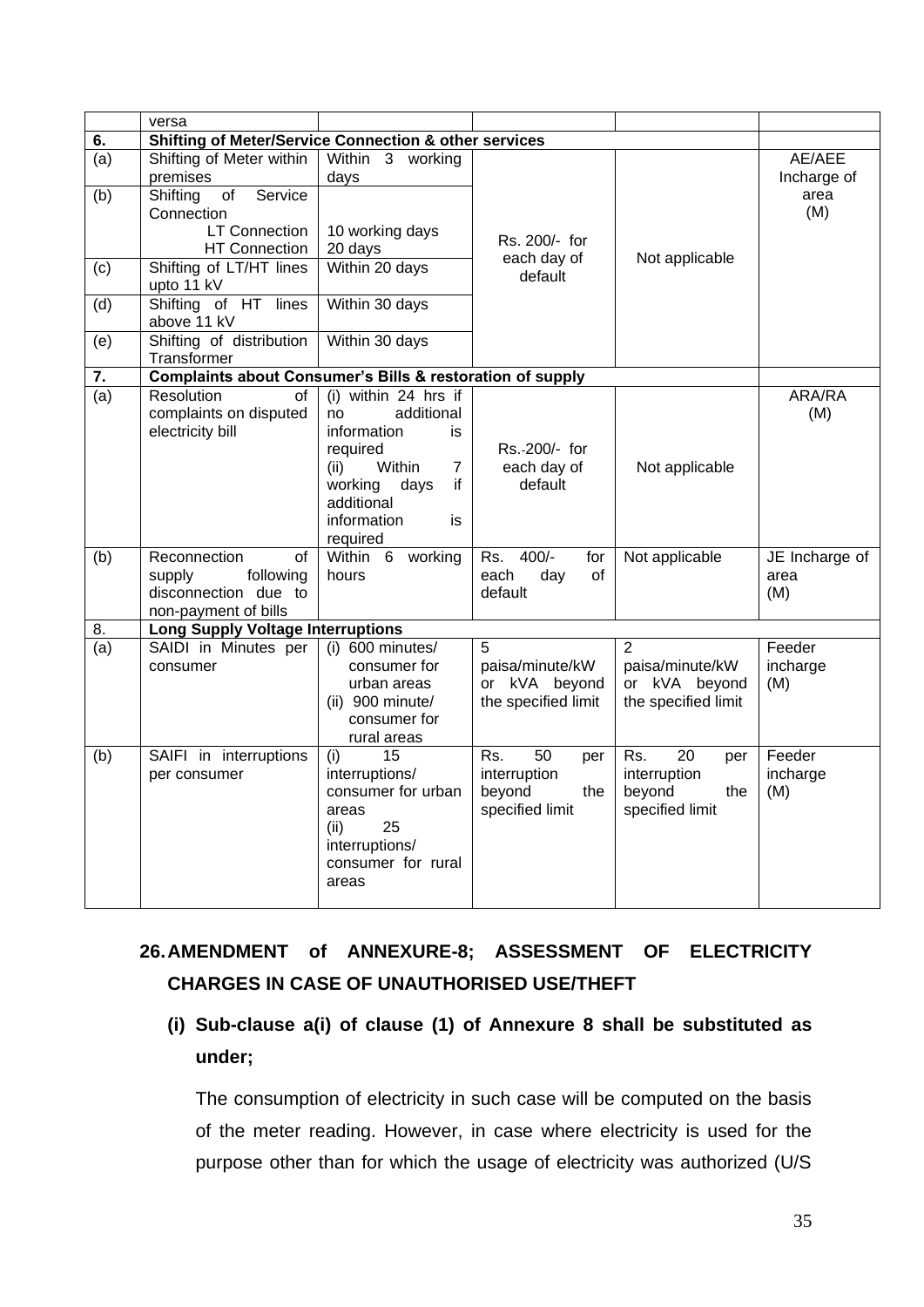126 (6) (b) (iv) of the Act) then assessment shall be made in proportion of the load used for other purpose i.e unauthorised load to the total load as explained under. In case where electricity is used for the premises or the areas other than those for which the supply of electricity was authorized (U/S 126 (6) (b) (v) of the Act) then assessment shall be made in proportion of the load extended to other premises or area i.e unauthorised load to the total load including extended load as explained under.

Explanation:

Quantum of assessed consumption of energy  $(Q) = C \times (A/B)$ 

Where C – Total Consumption recorded by the healthy meter during the period of assessment (in kWh or kVAh, as applicable)

 $A =$  Unauthorised load (kW) detected at the time of inspection

 $B =$  Total Load detected (kW) at the time of inspection

### **(ii) Clause (4) shall be amended as under;**

Unit Assessed= LxDxHxF where

L for consumers covered under non-contract demand system shall be load found connected during inspection in kW and

L for consumers covered under contract demand system shall be the sanctioned contract demand or the maximum demand recorded during last one year which ever is highest.

### **Secretary to the Commission**

**Note: The Principal Regulations** were issued vide Notification No. PSERC/Secy./Regu.97 dated 05.11.2014 published in Punjab Govt. Gaz.(Extra) dated 5<sup>th</sup> Nov. 2014 and further amended vide:

> **The 1st amendment** to the Principal Regulations issued vide Notification No/. PSERC/Secy./Regu.114 dated 22.06.2016 published in Punjab Govt. Gaz.(Extra) dated 23.06.2016.